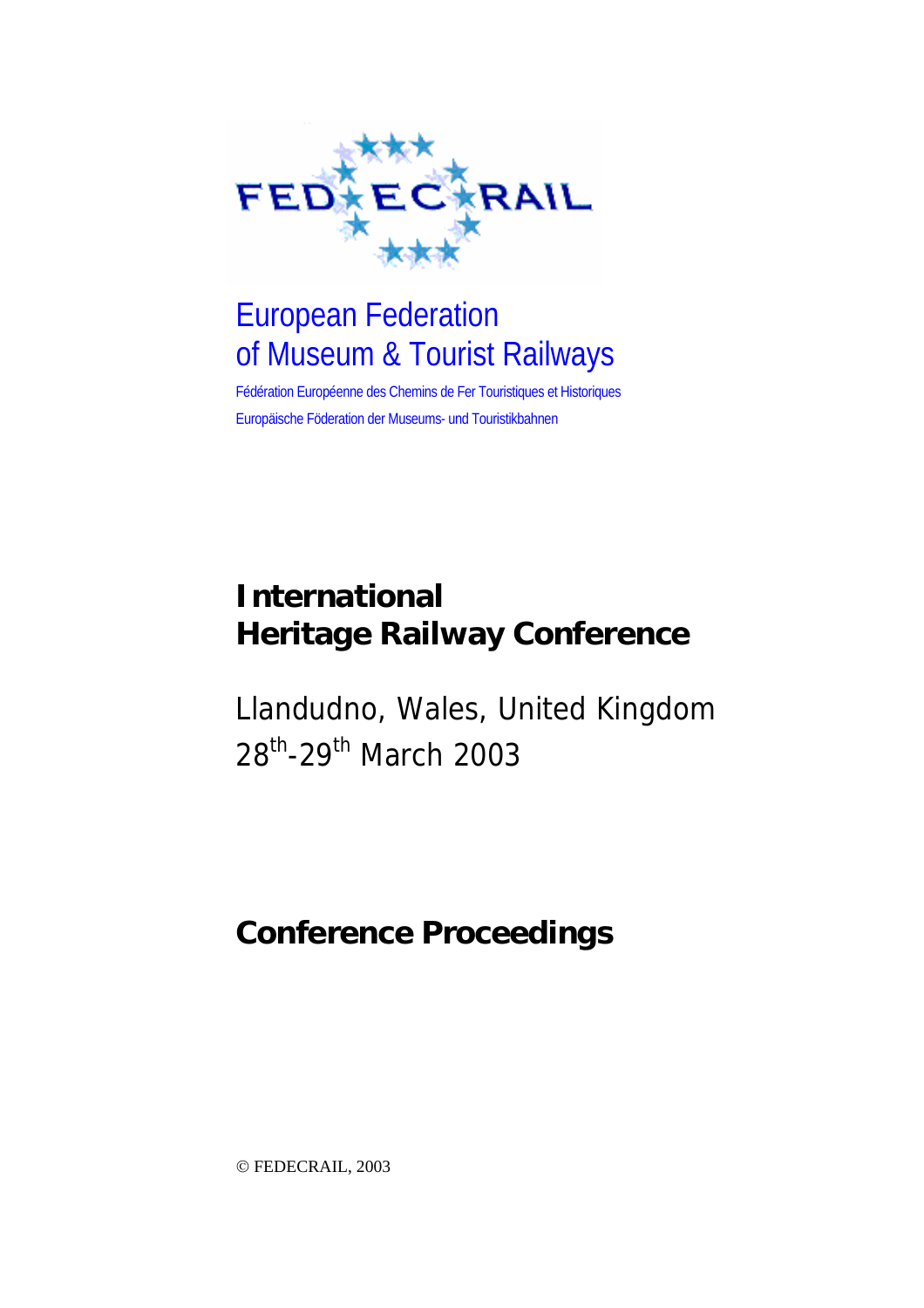

 $FED^*_{\ast}E\overset{\ast}{\mathbf{C}}\overset{\ast}{\mathbf{R}}RAL$ 2003

#### **Published by:**

#### **FEDECRAIL – European Federation of Museum and Tourist Railways**

 De Akker 7481 GA Haaksbergen **Netherlands** http://www.fedecrail.org contact@fedecrail.org

Text © individual Authors as identified 2003 This format © FEDECRAIL – European Federation of Museum and Tourist Railways 2003

This document was produced on behalf of the European Federation of Museum and Tourist Railways by John Fuller, Editor Heimo Echensperger, Layout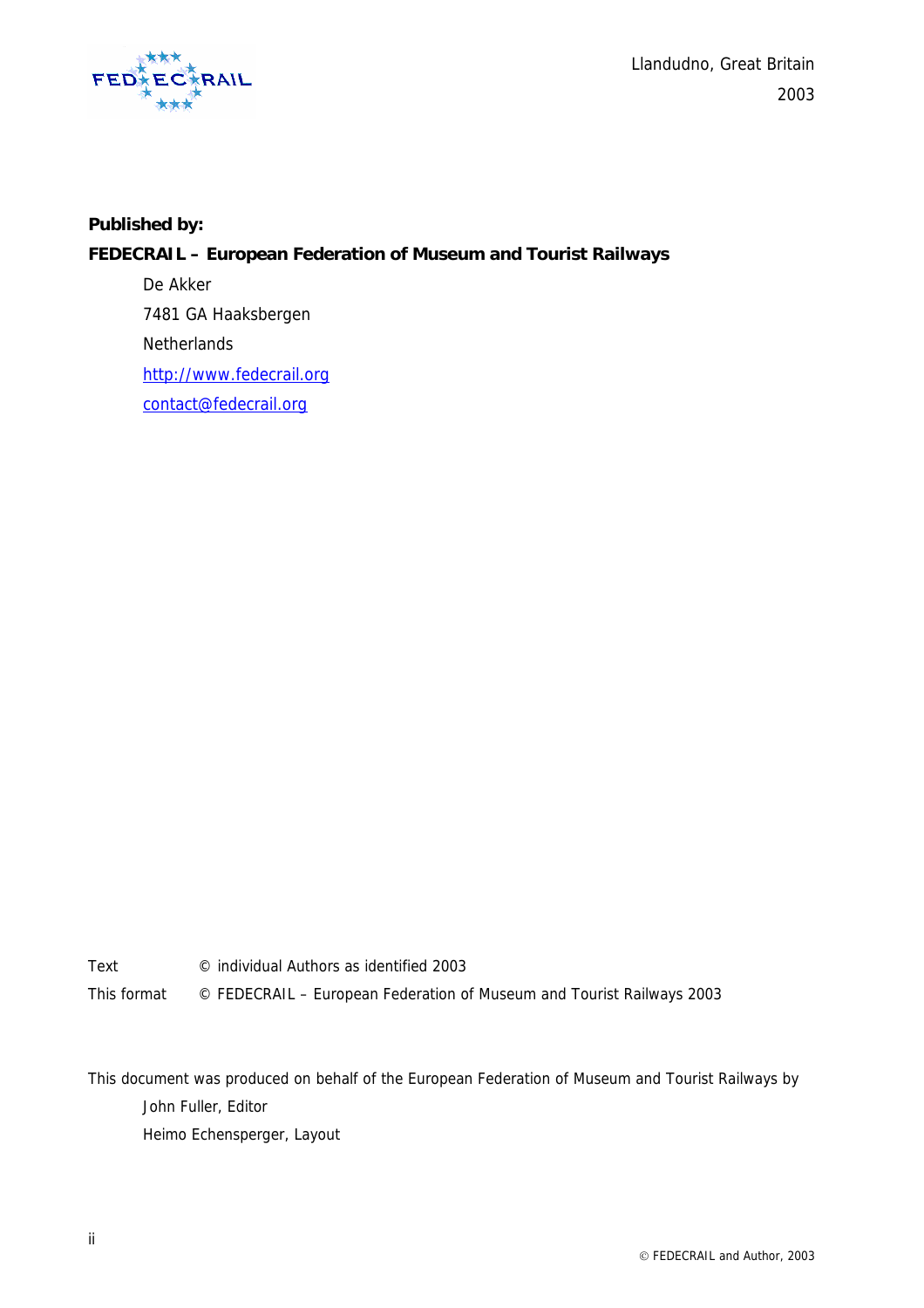

#### Manos Vougioukas

1 - [European Union Co-Funding Opportunities for Actions Involving Heritage Railways](#page-4-0) ............... 1-1

#### Shaun McMahon

2 - [The Practical Application of "Porta Treatment" – an Advanced Internal Boiler Water Treatment](#page-10-0)  [System – On Steam Locomotives of the Ferrocarril Austral Fueguino, Republic Argentina](#page-10-0) ...... 2-1

#### Richard Gibbon

3 - [A Methodical Approach to Assessing the Significance of Railway Artefacts.............................. 3-1](#page-30-0)

#### David T. Morgan

4 - [The Riga Charter – A Proposal for a European Charter for the Conservation and Restoration of](#page-34-0)  Heritage Railways in Operation. [.................................................................................................. 4-1](#page-34-0)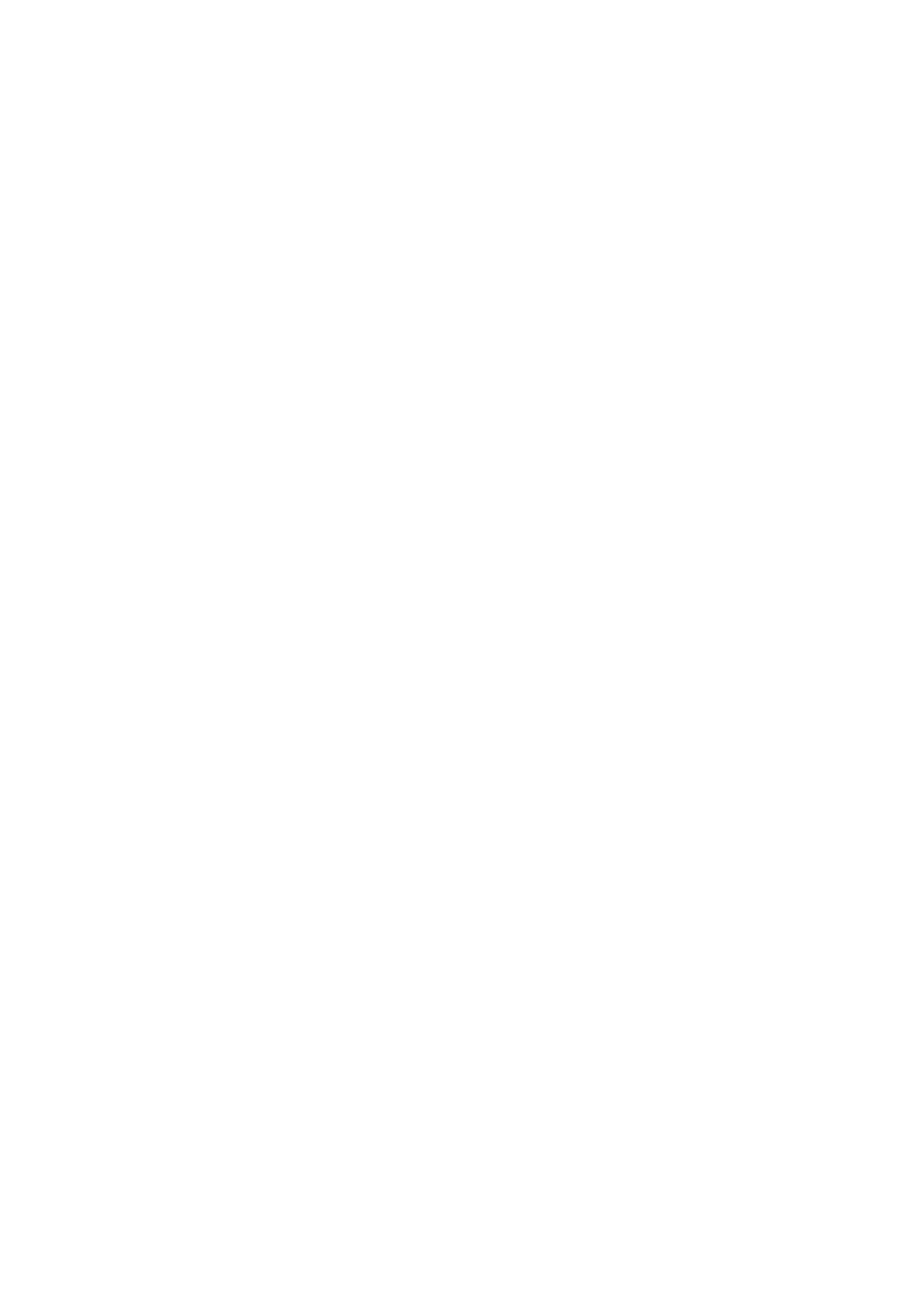

## <span id="page-4-0"></span>1 - **European Union Co-Funding Opportunities for Actions Involving Heritage Railways**

#### Manos Vougioukas

A Transport Planner and Analyst, Consultant in Transport, Tourism, Development and Management. He is also Member of the Board of the new operating company of Volos-Milies Pelion Railway in Greece. He directed the preparation of the Exploitation Plan of the Pelion Heritage Railway as part of the EU ECOSERT Project in the Recite II Programme on planning for Sustainable Tourism. He is the Founder of the Pelion Railway Preservation Society.

#### **1. INTRODUCTION**

There are several sources of funding directly from European Union (EU) institutions, funds and programmes that can benefit Small and Medium Enterprises (SMEs), Local Government Authorities, Non-Governmental Organisations (NGOs), Universities, Research and Training Centres. At the same time, heritage railways in most cases are in need of extra funding in order to support their initiatives of further restoration work, development, promotion, marketing, etc, in some cases to supplement other available funding from national sources. This paper will explore ways and opportunities for obtaining financial support directly from EU sources.

### **2. EUROPEAN UNION CO-FUNDING INSTRUMENTS**

It is more accurate to use the term **EU co-funding**, as in almost all cases a proportion of the cost of the action is actually funded by the EU with the rest coming from own contribution of the beneficiaries or from other sources (eg national government). The proportion of EU funding can vary from 35% to 75% (in some exceptional cases even higher) of the costs of the action. The vast majority of funding comes through the **European Commission** (EC), the **Structural Funds** it operates and other programmes run by its Directorates-General (DGs).

The sources of EC co-funding are several, each with its own actions, budget, rules, priorities, timescales, expected deliverables and terminology. The following is a good but not exhaustive list of sources from the European Commission:

- European Regional Development Fund (ERDF)
- Cohesion Fund (and ISPA for the Accession Countries)
- Research and Technological Development (RTD) Framework Programmes
- "Grants" from specific programmes (eg from Culture, Energy, Environment, Enterprise DGs)
- Other specific instruments.

Apart from the EC, the **European Investment Bank** (the development bank of the EU) provides loans on favourable terms for infrastructure projects.

The other EU institutions, **European Parliament** (EP), **Council of Ministers**, **Committee of the Regions** (CoR), do not generally have funding mechanisms of this kind on their own. Almost all the funds and programmes that they approve are channelled through the EC budget.

It should be noted that some of the major funding from the EC is earmarked and administered by the Members States at national government level. Such major funding includes the Community Support Frameworks (CSF) which although approved by the EC and the EP their spend is allocated by national governments. Heritage railways have benefited from such support through national government spending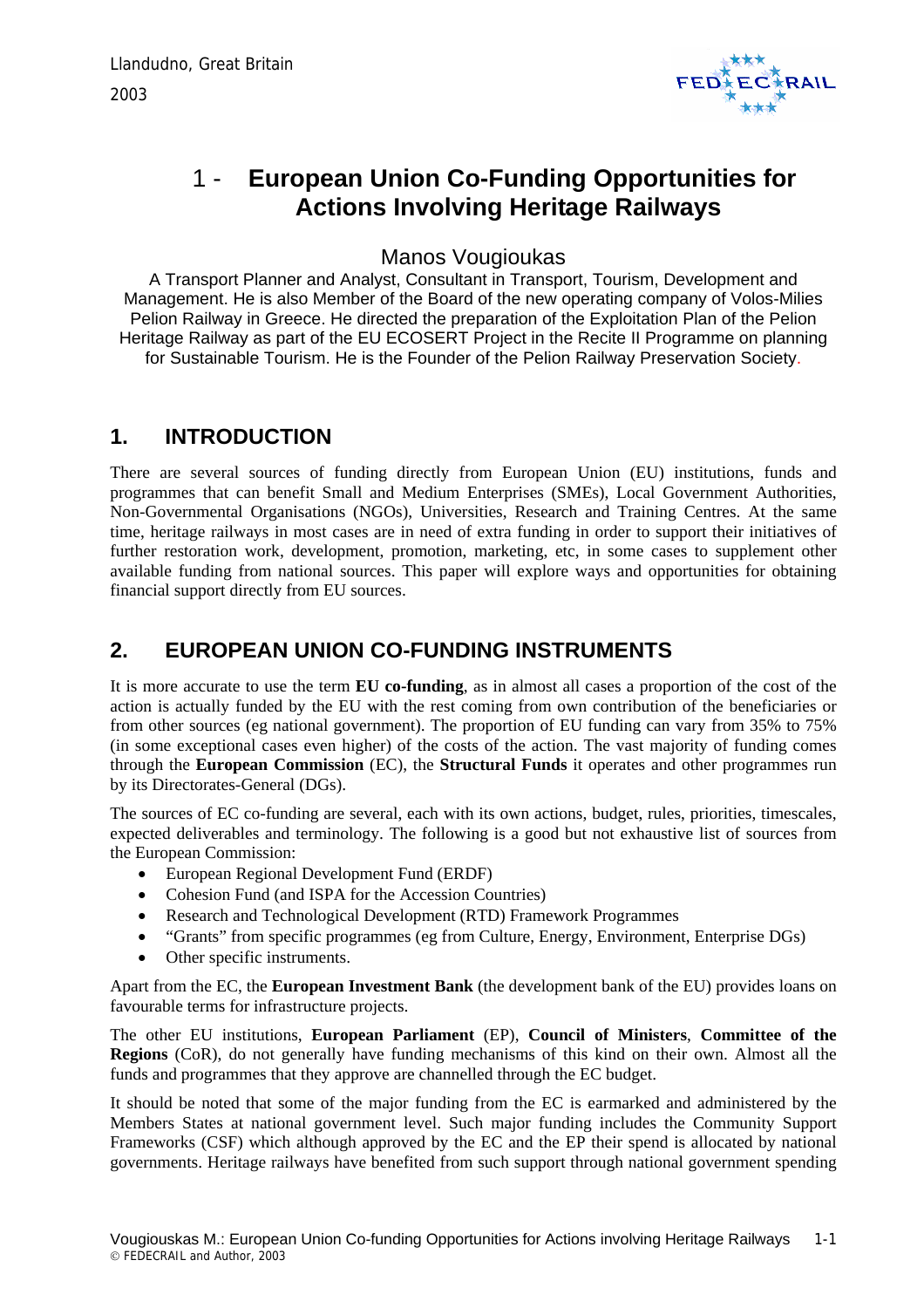

which involves EU support. Such funding does not involve any direct links of the beneficiary and the EU institutions and therefore are excluded from this paper.

### **3. CONCEPTS AND PROCEDURES**

To benefit from EU co-funding for a project, there are some general concepts and procedures that should be followed such as:

- Networks of organisations from several countries (ranging from 2 to 5 or more) are usually required
- Co-operation at all levels is a must
- Exchange of experiences and good practices is very helpful
- The project must involve or lead to common methods of working for all participants
- Dissemination of results to wider public or particular community at large (depending on the action) is very important
- Workshops, Seminars and Conferences are almost always required
- Deliverables must be concrete and well-specified
- Added-value at trans-European and Pan-European levels is sought.

The majority of potential funding for heritage railways comes from the big funding instruments such ERDF and the RTD Framework programmes. The majority of ERDF spending is allocated through the CSF or similar actions, but there is always an inter-regional co-operation part (Article 10 of ERDF) with substantial funding of interest to heritage railways under tourism, regional development, culture, environment and employment themes. The inter-regional co-operation programmes have been Recite (Regions and Cities of Europe) and Recite II, ECOS-Ouverture (for external co-operation with Central and Eastern European Countries) and MEDA (for co-operation with Mediterranean countries). The current inter-regional co-operation programme is INTERREG IIIC. Tourism and culture are included as eligible topics in INTERREG IIIC.

RTD projects tend to be more scientific and technological and usually addressed to Universities and research institutes. However, there may be more emphasis on tourism and sustainable development, or transport and tourism, in the  $6<sup>th</sup>$  Framework programme just starting (first call of proposals ends in April 2003) in which some innovative actions involving heritage railways can be proposed.

The process of award of a contract by the EC starts with a call for proposals that is published in the Official Journal (OJ) of the European Communities and all documents are usually available on the Internet. The proposals are evaluated by an independent group of experts and if there is a recommendation for funding, the EC responsible DG opens negotiations with the selected consortium coordinator. During this stage the EC may request some clarifications on or changes to the work programme and budget. When agreement is reached a contract is signed and the project starts. The process from call of proposals to the project start can take between 9 months minimum and as long as 18 months; usually it takes about a year.

#### **4. MANAGEMENT AND CO-ORDINATION**

The project management and co-ordination requirements of a EU co-funded project are usually very demanding and should not be underestimated. As this kind of EU co-funded project may involve several organisations in several countries operating in different languages, legal frameworks and cultural environments, it is obvious that there is a need for professional project management approach and continuous monitoring.

Under **Project Management** we mean:

- **Administration (day-to-day)**
- **Technical Co-ordination, and**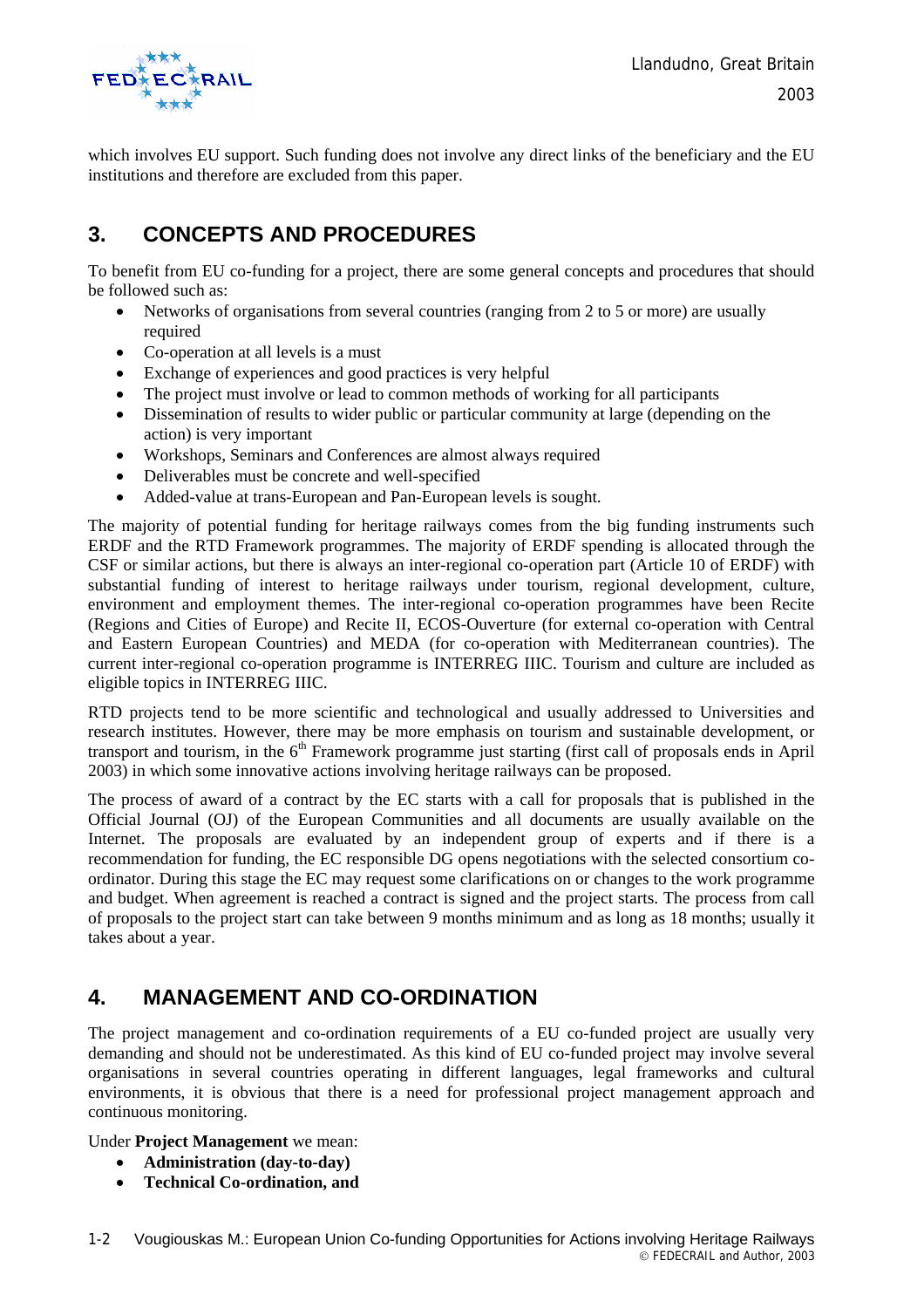

#### • **Financial Management.**

**Administrative practices** should be sound and effective in order to process and document the large volume of inter-partnership communications and exchanges of drafts, materials, products, outputs and deliverables related to the project. In addition there is a need for efficient communication with the Commission services and possibly other EU institutions that may be involved. The partners will need to have regular progress meetings (typically 3 times per year) and these should be well organised with a proper Agenda set by the project manager in consultation with the main partners, properly chaired and minuted with on-going monitoring and assessment of progress achieved.

**Technical Co-ordination** is also important in order to monitor the proper implementation of the agreed work programme (which is usually an annex to the contract with the Commission). Given that different teams will be working in parallel in several locations at the same time and in different languages, it is important to monitor and follow-up regularly the technical progress, assess the results and where appropriate take remedial action. It is important to ensure that intermediate and final deadlines are met and that no time is wasted through lack of co-ordination.

**Financial Management** is of the utmost importance, as the Commission services and the Court of Auditors have the right to audit all the expenditure for several years following the end of the project. The rules of the particular programme have to be followed by all partners and the co-ordinator should keep copies of all supporting documentation. In most cases there is a need for external audits being performed prior to some intermediate and the final payments being released by the Commission.

Setting-up a **Management Board** and a **Steering Committee** to oversee it, the former comprising managers and the latter Presidents/Chief Executives or elected councillors if a local government project, is a good way to ensure good project management and co-ordination.

A good practice, sometimes a necessity, is the signing of a **Consortium or Partnership Agreement** by all participants. This Agreement governs all internal management and co-ordination issues and responsibilities of the consortium members that are not the subject of the main contract with the Commission. In cases where the contract is signed only by the co-ordinator (and not by all main partners), the consortium agreement serves also a vehicle of sharing risks and responsibilities between the project partners.

### **5. DISSEMINATION, QUALITY CONTROL AND EVALUATION**

Apart for project management and co-ordination there are usually three other tasks that have to be addressed:

- Dissemination
- Quality control
- Evaluation.

**Dissemination** of the project findings, results and outputs is very important and is increasingly a main requirement by the EC. The aim of dissemination is that the project results receive maximum exposure so that other organisations can benefit from them. Dissemination channels include continuously updated websites, leaflets and brochures, dedicated dissemination events such as seminars, workshops and conferences as well as participation in established conferences and exhibitions and articles in existing publications.

**Quality control** concerns the standard of the deliverables (reports, multi-media, on-the-ground actions, infrastructure, etc) that are defined and foreseen as outputs of the project. This task can be carried out by experts assigned by the project co-ordinator on behalf of the consortium, so that the final product is of the highest quality possible. For written reports, this usually involves peer review and comments/recommendations for improvement (particularly as the inputs come from several countries and working languages).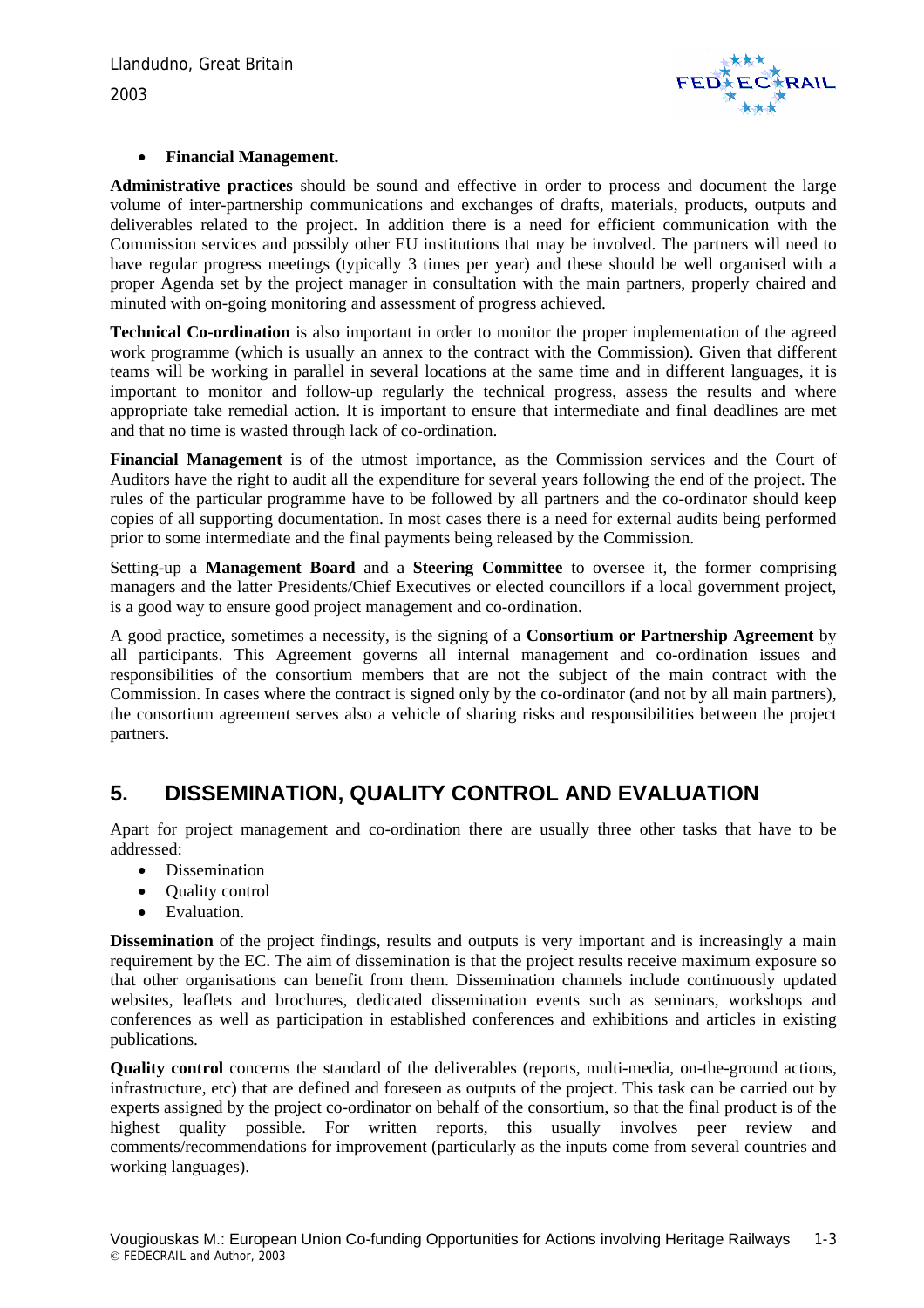

**Evaluation** involves ex-ante, intermediate and final ex-post stages, as well as continuous monitoring of the progress and results achieved by experts, usually "external" to the day-to-day work of the project. The aim of the evaluation is to provide an external viewpoint on the progress and results achieved and to recommend remedial measures for better management, co-ordination and quality of the outputs.

### **6. SOME EXAMPLES AND POTENTIAL PROJECTS**

There are some examples of actions involving our **Pelion Heritage Railway** in EU co-funded projects, such as:

The **SMART** project (Strategic Management Actions Related to Tourism) was co-funded by the Action Programme on Tourism between 1995 and 1997 led by the University of Thessaly in Greece and involving tourism research centres in Italy and Spain. SMART had a wider aim to improve the management of tourism utilising nature and culture in order to promote sustainable local development through pilot actions. One of these actions involved the planning and implementation of excursions using alternative forms of transport to the private car (this was a requirement of the programme). For this, SMART developed itineraries involving the steam little train of Pelion (between Ano Lithonia and Milies) and tested these by organising excursions for particular groups. The results were positive so that these organised excursions were taken up by tour operators and were included in tourist packages, which were offered commercially.

The **ECOSERT** project in the **Recite II** inter-regional co-operation programme involved planning for sustainable tourism with environmental management and several local actions, led by the Prefecture of Magnesia with partners in the UK, Italy and Spain (1998-2002). One of these actions was the preparation of an Exploitation Plan for the Volos-Milies Heritage Railway in Mount Pelion (for the total length of the 28 km line out of which 15 km are currently in operation). The exploitation plan team reviewed international experience of heritage railways, recorded the present status of the line and rolling stock, carried out market research with visitors and tour operators, proposed new schedules and tourist products, defined the pricing policy and the marketing-promotion strategy, proposed the reservation system and the uses for the station buildings, and identified the further work required for the next 5 years. It also carried out a technical and economic feasibility study for the new operating company and examined the legal issues involved in reaching a concession agreement with the Hellenic Railways Organisation (OSE), the owner of the railway. As part of the plan, the new operating company was set up in 2002 as a publicprivate partnership, including local government authorities of the area and private sector organisations. A Preservation Society has also been established as a non-profit company to support the operating company with specialised railway expertise, organising voluntary work, international relations and cultural activities.

Following contacts with **FEDECRAIL** members, we have taken the initiative to set-up a project in the EU **Culture 2000** programme under the theme of Industrial Heritage (a so called Multi-Annual Cooperation Agreement). The emphasis of the EC in the call for proposals for 2003 was on cultural heritage in the sector of **industrial heritage with strong European significance**. Heritage railways of course are of the highest European significance regarding industrial heritage. Together with partners from UK, Spain, France, Netherlands and Latvia, we prepared the *SteamRail.Net* (Industrial Heritage of *Steam Rail*ways – Co-operation *Net*work) proposal, which was evaluated by independent experts with a recommendation for funding. We have been invited to explain the proposal in Brussels during February 2003 and we are currently awaiting the approval by the European Parliament for the project to start in June 2003. *SteamRail.Net* will last for 3 years and involves the restoration of steam locomotives (most of which are declared as "monuments") of various gauges, documentation of the restoration processes, exchange of information and experiences (mainly through FEDECRAIL channels), co-production and staging of touring exhibitions using new technologies concerning the restoration processes and results, production of multi-media and audio-visual products in several languages and promoting the links of the participating railways with the culture, history and environment of their wider areas. As part of SteamRail.Net we hope to host the 2006 FEDECRAIL conference in Greece and to make important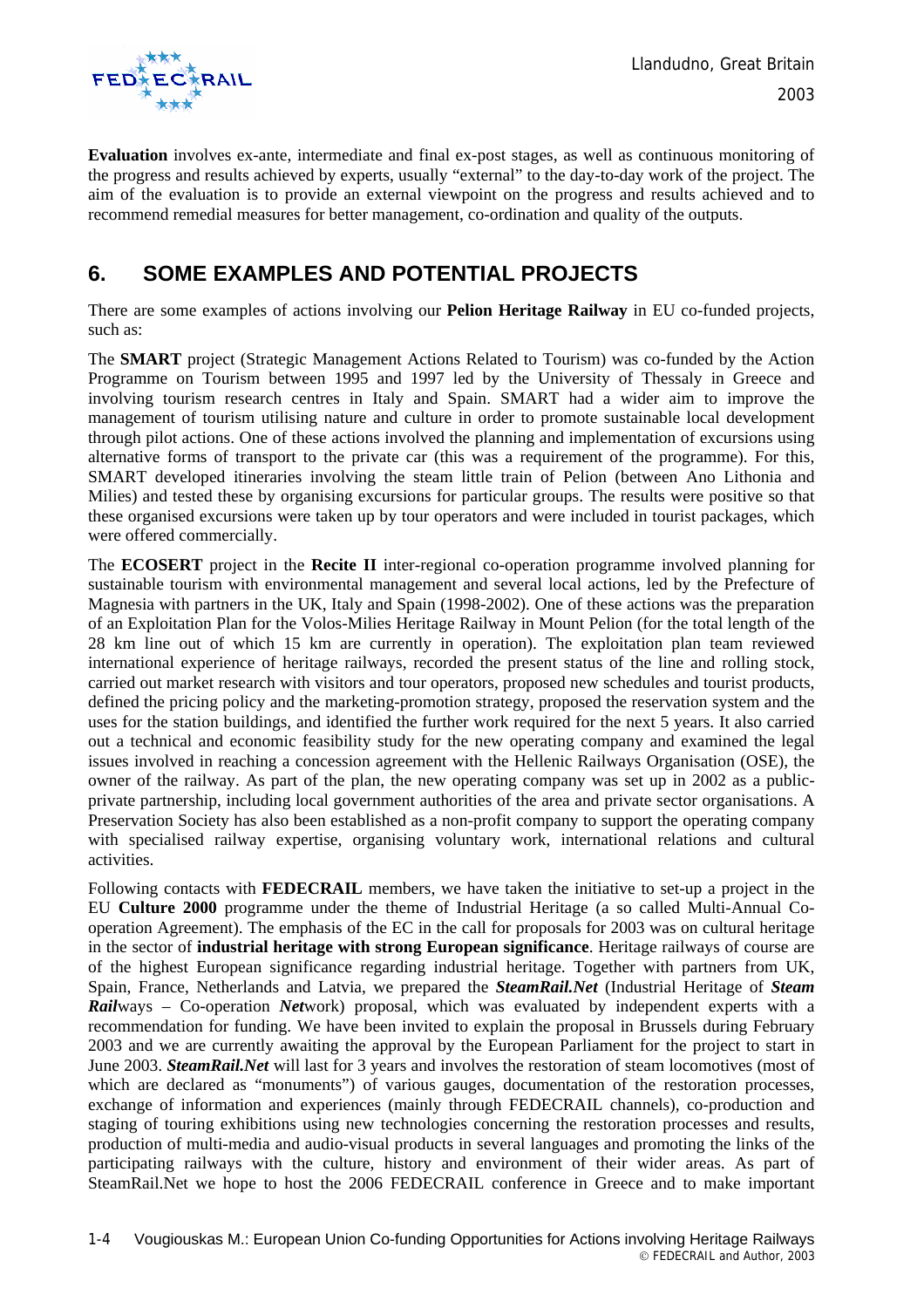

contributions on the intermediate results of the project in the 2004 and 2005 conferences. The touring exhibitions will be staged in all participating countries as part of established tourism and railway sector exhibitions, as well as at events involving schools and youth.

Under the **INTERREG IIIC** programme that just started (first call for proposals was closed in January 2003), there is potential for a proposal led by local government authorities on sustainable tourism development involving historic modes of transport, including heritage railways and other disused or converted facilities such as canals, boat building and repair yards, footpaths. Heritage railways may be part of local partnerships working together with the respective local authorities.

Under the **RTD 6th Framework**, there may be actions involving transport, tourism and sustainable development in which research and demonstration actions involving heritage railways can also play a part in co-operation with Universities and Research Institutes.

Finally, the European Parliament recommended in 2002 the establishment of a specific **Community-wide framework programme for tourism** with a specific budget and emphasis on the projected measures, especially those related to training or intended to promote innovation. This programme is seen as a means of enabling Europe as a whole to remain the world's top tourist destination. If such specific programme on tourism is adopted, museum and tourist railways could be active participants towards strengthening European tourism potential.

### **7. CONCLUSIONS**

We have presented some instruments, concepts and ideas of EU co-funding opportunities for actions that involve development of heritage railways and their wider areas. This is not an exhaustive review, as EU programmes and priorities range widely and may also change over time. Some guidelines and conclusions can be drawn, that if taken into consideration may lead to securing EU co-funding for actions involving European heritage railways, viz:

- Work with Local and Regional Government Authorities
- Work with Universities, Research and Training Institutes
- Work with Travel and Tourist Industry Associations, Chambers of Commerce and Industry, Business Associations
- Interpret the Calls for Proposals in the widest sense possible so that to include heritage railways and also in relation to your own plans
- Take advantage of Calls for Proposals that may have a heritage railway interest, as they are announced (a priority theme of this year that suits heritage railways may not re-appear again next year)
- Do not underestimate the importance and extent of sound project management, administration and co-ordination
- Use existing or secured funding as matching funds by including actions that are already in the pipeline
- Emphasise the European added-value of common working methods
- Include effective dissemination activities and channels (making best use of existing communication channels and developing new ones)
- Emphasise the common European heritage of steam railways
- Stress the multiplier effect
- Include partners from Accession Countries (soon to become new EU member states)
- Seek advice from and inform your national representatives in the relevant programmes on your proposal
- Start the proposal early and use established links with relevant organisations in other countries to speed up the proposal preparation
- Observe deadlines in the submission of proposals and deliverables
- Use professional advisers throughout  $-$  to win the project and to run it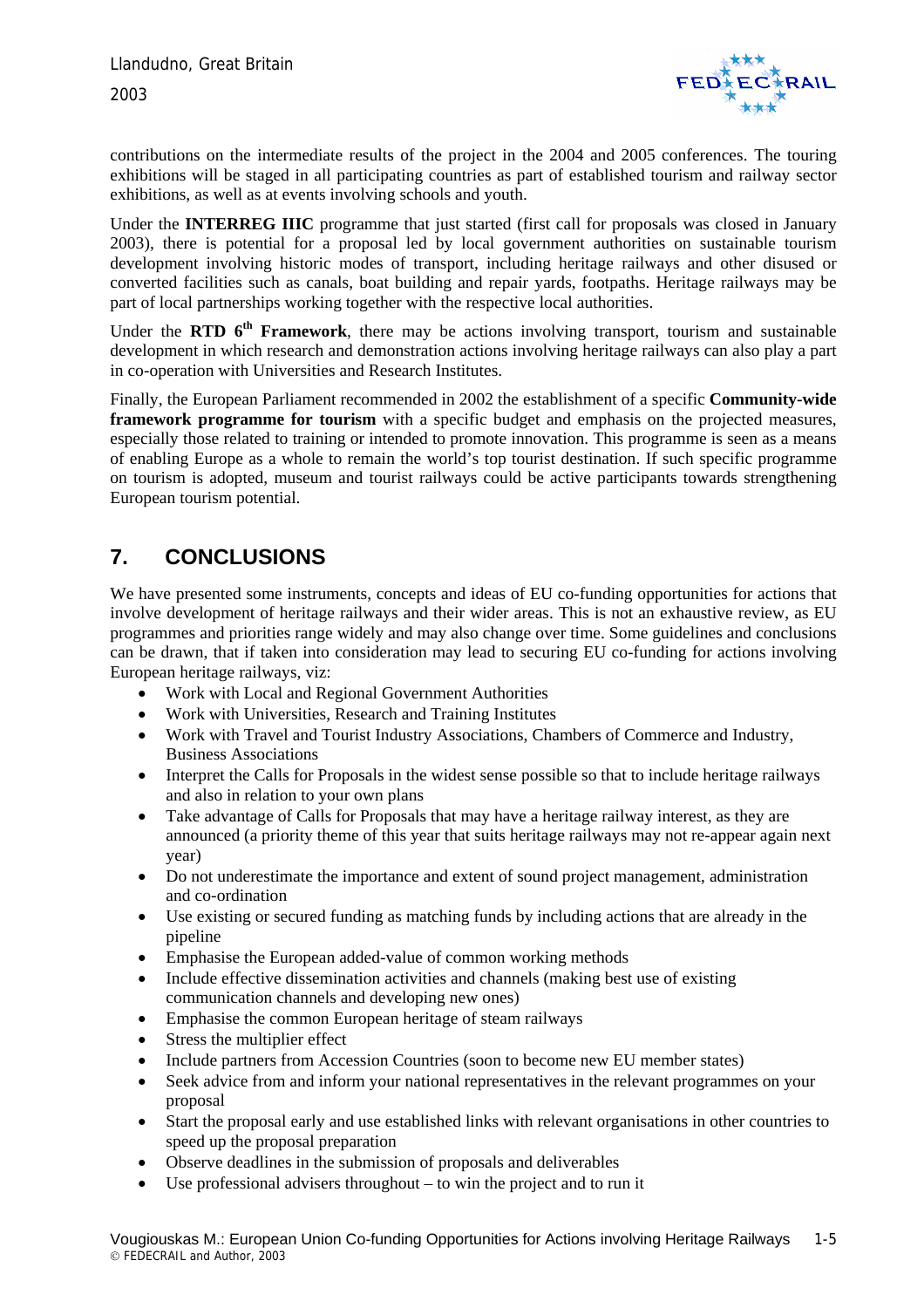

• Involve FEDECRAIL, as well as national associations, as actors and key users of the project results.

Even in cases where a heritage railway company cannot benefit directly from EU co-funding, actions involving heritage railways can be co-funded through EU programmes where the actual beneficiary is another organisation (eg Local Authority, University/Research Institute, Tourism Development Agency, Chamber of Commerce).

We hope that, the above can contribute towards heritage railways benefiting from EU co-funding programmes in the future, but we strongly believe that the experiences shared by working together at trans-European and pan-European levels in such programmes, as well as the teamwork achievements, are worth far more than the funding itself.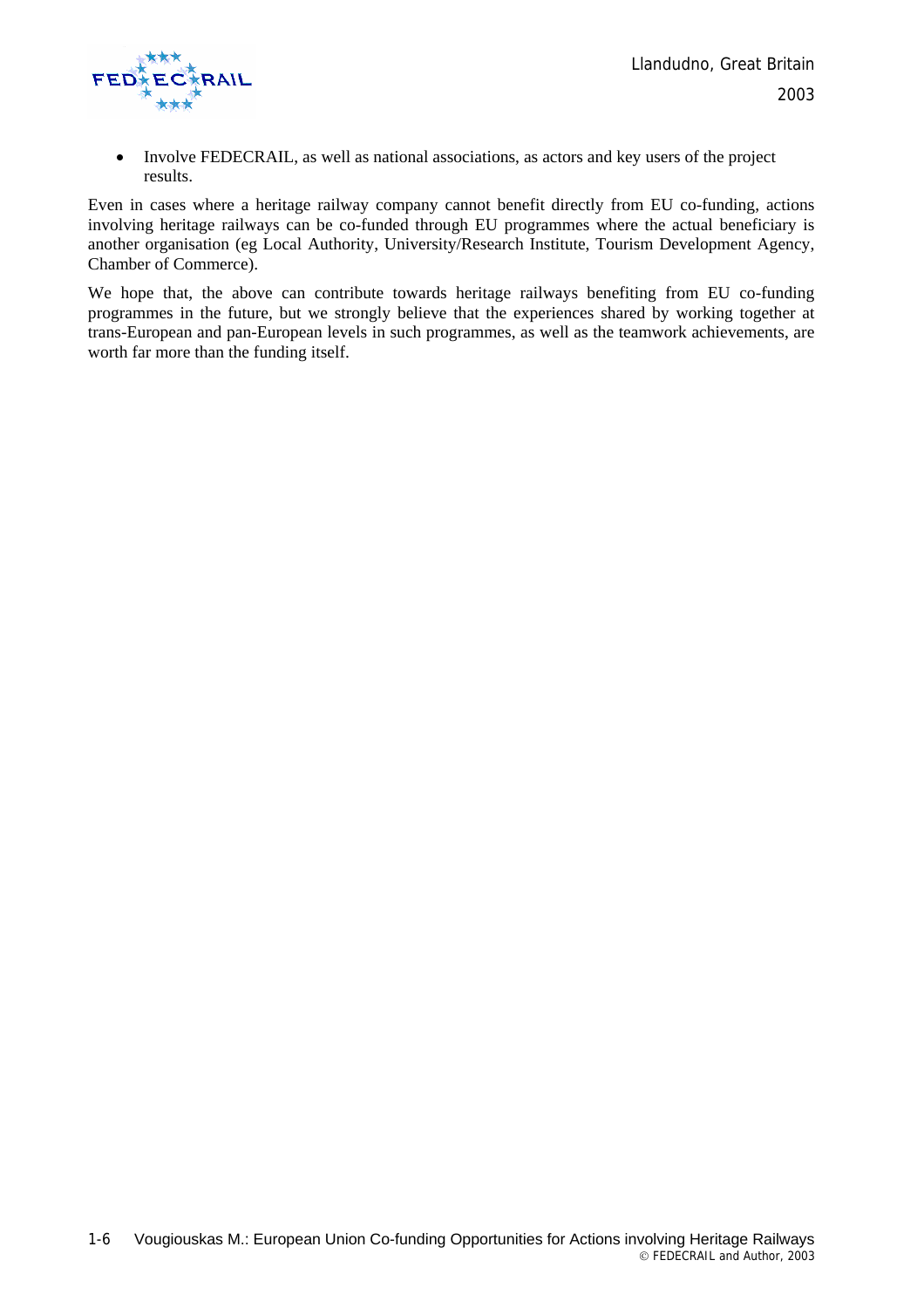

# <span id="page-10-0"></span>**2 - The Practical Application of "Porta Treatment" – an Advanced Internal Boiler Water Treatment System – On Steam Locomotives of the Ferrocarril Austral Fueguino, Republic Argentina**

Shaun McMahon

Technical & Technical Projects Manager, Tranex Turismo S.A. Ruta 3, km 3042, (9410) Ushuaia, Tierra del Fuego, Rep. Argentina. Tel: 0054 2901 431 074; 0054 2901 431 600. E-mail: engineer@arnet.com.ar Website: www.trendelfindelmundo.com.ar

#### *Note: This paper contains matter subject to intellectual property, all rights reserved.*

### **1. BRIEF DESCRIPTION OF STEAM LOCOMOTIVE BOILER WATER TREATMENT**

A continuing problem since the development of the first steam locomotive has been treatment of the boiler water. Water contains impurities (minerals, metals etc.) which can lead to problems in steam boilers. Since the vast majority of locomotives built are non-condensing (i.e. water is used once and exhausted out of the chimney, we will not discuss the cases for and against condensing locomotives in this paper) water treatment is more difficult to control than on ships and stationary power plants which condense their water and reuse it. In a steam locomotive, the impurities become concentrated inside the boiler over a period of time and eventually precipitate out of the solution onto the internal surfaces of the boiler. This process is called fouling. These materials can slow down the transfer of heat from the fuel to the water and decrease the locomotives efficiency and power. Such fouling can also accelerate corrosion of the boilers internal surfaces, thus increasing maintenance requirements and decreasing the life of boiler components. Some water conditions cause boilers to 'foam', which in turn can lead to many other problems. Operators in the past attempted to minimize foaming by periodically 'blowing down' the boiler or removing small amounts of water from the low points of the boiler while the boiler was in steam (for example the scum cocks as used on South African locomotives). If this had to be done very often a great deal of fuel and water could be wasted. Certain geographical areas have much worse water than others do, therefore whilst this phenomena was a nuisance for all railways, it became a tremendous problem for some.

Normal practice on steam locomotives was to 'wash out' the boiler at least monthly. The locomotive would be taken out of service, have its fire extinguished and the boiler left to cool down (cooling down of the boiler was not North American practice, more of that later). Boiler plugs were then removed and washing out of the boiler internals could begin. This consisted of directing a high-pressure jet of water through the spaces provided by the absence of the boiler plugs and followed a systematic course. Undesirable matter is flushed out during this operation. Once flushing out was complete the plugs could be refitted. This process could take several hours, not to mention the time taken to gently re warm the boiler from cold (again not US practice) before proper steam raising could begin followed by a visual check prior to the locomotive re entering service. All of this represented a significant amount of labour accompanied by lack of availability of the locomotive. A more serious problem was that some fouling materials hardened onto boiler surfaces and could not be removed by using normal washout methods. If fouling becomes sufficiently severe, it can actually cause the temperature of parts of the boiler such as firebox surfaces and tubes to become so great that they can be permanently damaged (a practical example of this is given later).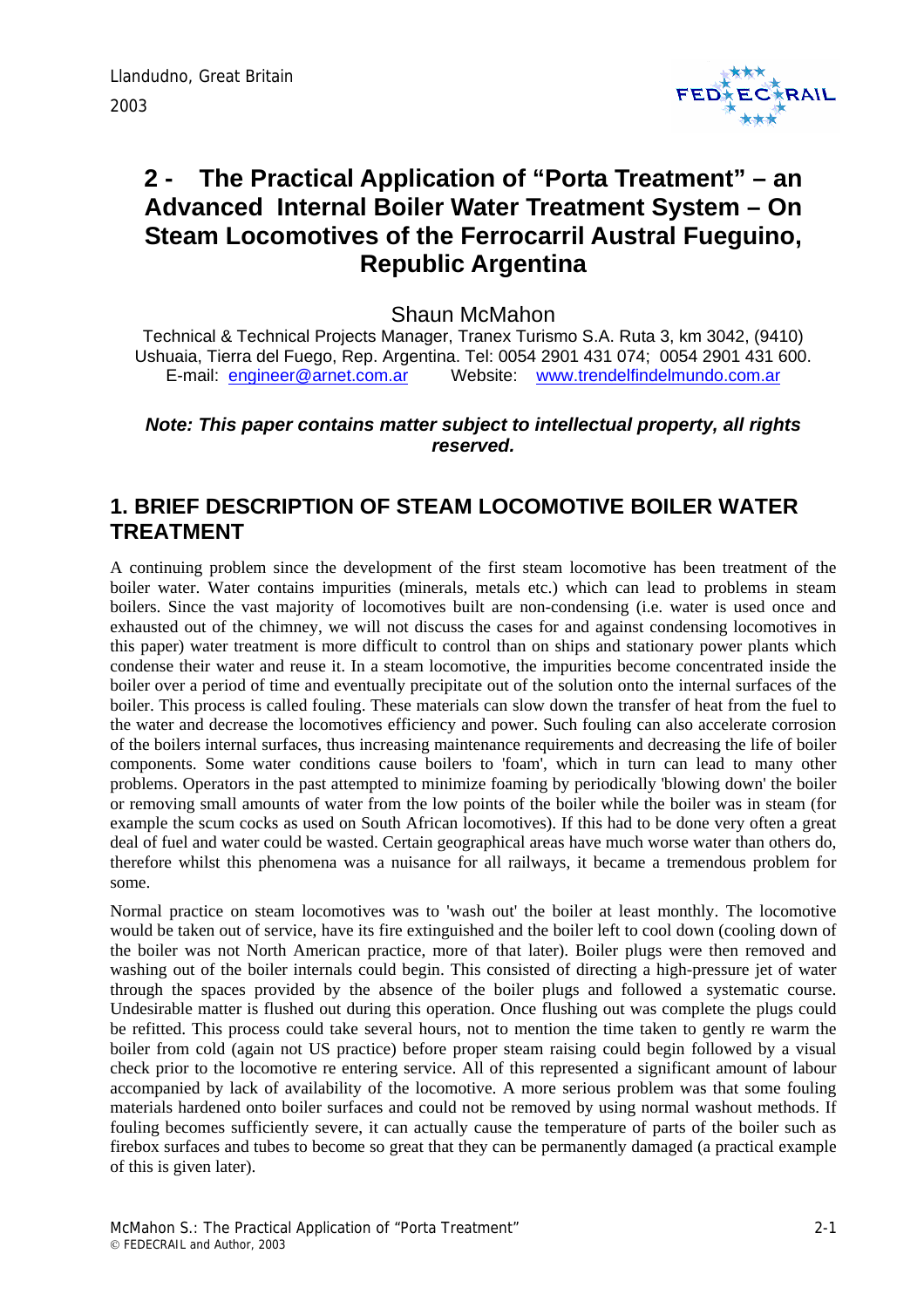The whole water issue was another 'nail in the coffin' of the steam locomotive at a time when the diesel locomotive was being introduced. However the application of sound engineering principals has shown that problems associated with boiler water can be virtually eliminated from steam locomotive operation.

By the 1930's railway suppliers had begun to develop chemical treatment which somewhat reduced these problems. By adding appropriate chemicals to the water prior to its introduction to the boiler, fouling could be significantly reduced. Some railways were more advanced than others in their methods of water treatment. In France an advanced treatment was developed known as TRAITEMENT INTEGRAL ARMAND (TIA) which SIGNIFICANTLY reduced problems concerning locomotive boilers. The Argentinian engineer L.D. Porta went on to develop a simplified, heavy duty version of the TIA system and applied it to a number of locomotives in Argentina. Advances in the system allowed locomotives to operate for 6 months or more, even in what were known as 'bad water' districts, between boiler washouts. In addition, hard fouling of internal boiler surfaces was completely eliminated. This state of affairs significantly extended boiler life. Some locomotives using Portas treatment system operated for some 30 years without replacement of tubes or firebox plates.

### **2. APPLICATION OF A MODERN BOILER WATER TREATMENT AT FERROCARRIL AUSTRAL FUEGUINO**

The concept of internal boiler water treatment has for a long time been as misunderstood a subject as locomotive exhaust systems with many myths and old drivers' tales being allowed to take over from proper investigation and rigid implementation of corrective systems. Such systems are derived from proper scientific testing with railway engineers working in conjunction with both high academics, running shed staff and locomotive crews. It may be said that over the years too many locomotive engineers did not place their faith in the high academics and by the same token neither did they go out on the engines often enough to gain practical experience as firemen and drivers (the exception to this being in France as I am sure that you aware of). As a result too much 'progress' was achieved in trial and error' fashion, stabbing punches in the dark and without being aware of the practical implementations of instructions.

The Ferrocarril Austral Fueguino (FCAF), translated to English - Southern Fuegian Railway, was a classic case of a former 'working' railway' (this is far from saying that the FCAF does not work for its living nowadays!) being re opened as a commercial tourist line in a country where the railway tradition had almost been lost<sup>1</sup>. Following a traffic boom that took place during 1996 and 1997 a technical review of FCAF was undertaken during  $1998<sup>2</sup>$ . As a result of this review, it was decided by senior management to go ahead with a locomotive modernization scheme. One very important aspect of any such scheme is that of corrective INTERNAL boiler water treatment. Indeed, it is unimaginable to visualize advancing steam without the correct internal boiler water conditions. One could say that FCAF provides one of the hardest testing grounds for railway engineering systems - a line that operates all the year round with an intensive high season service with minimum resources, minimum number of relatively low tech staff, geographically unfriendly location<sup>3</sup>, operates a winter service in temperatures as low as minus 25 degrees centigrade in severe snow drift conditions in a country that saw the breakdown of most national systems during the financial crash of 2001. Sounds grim I suppose? However that is the reality of this narrow gauge railway, it is a 'no frills' operation allowing a minimum margin for error.

A corrective boiler water treatment regime was implemented on the railway during 1998 as a result of the L.D. Porta's first critical review of the locomotive situation that existed at the time<sup>4</sup>. Unfortunately the application of the system failed completely as supervision of such did not exist thus each driver was allowed to opinionate over whether the treatment was a good thing or a bad thing or indeed whether it was to much effort to remember to dose the locomotives water tanks on a daily basis! The present writer arrived at FCAF in the capacity of full time Technical Manager during early March 1999 and the water treatment regime was re introduced, though this time under rigid supervision<sup>5</sup>. The short and long term benefits of such a system were explained in detail to FCAF maintenance and operating staff along with senior management and by the end of the year we were beginning to see the benefits of the work. The treatment that was in stock at the time, STOKER 130, dated back to 1998 and it was decided to continue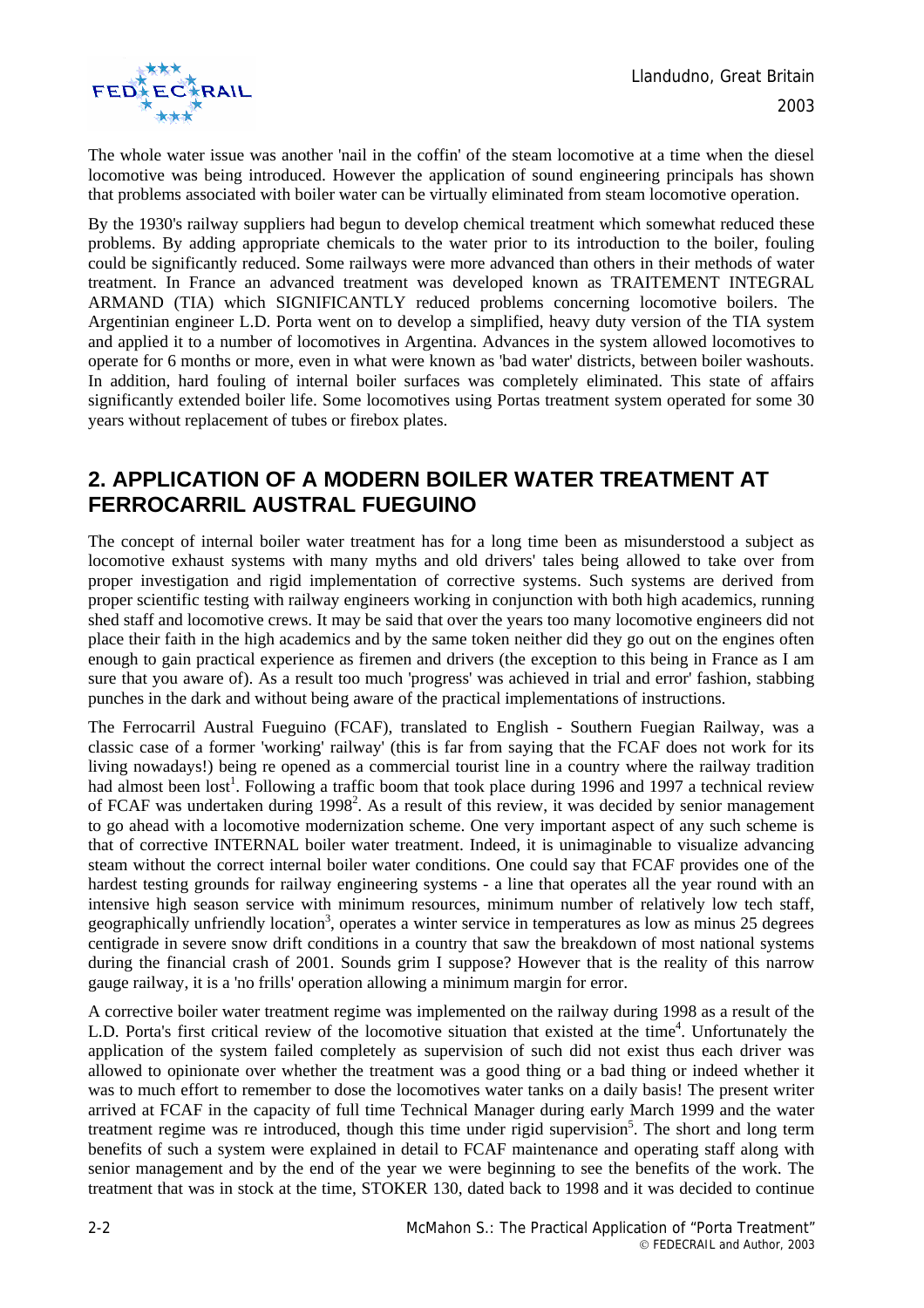

using the same product rather than changing over to a different chemical. The composition of the treatment in powder form had been specified to the supplier by Porta some years earlier.

In the opening part of this paper I briefly mentioned the TIA system as adopted in France<sup>6</sup> and its simplification as a 'heavy duty' treatment for countries such as Argentina where locomotive drivers were not fully qualified engineers but rose from the ranks of cleaners and firemen. FCAF drivers (locomotives are single manned on this line) are (with the odd exception) 'men off the street' or recruited from other branches of industry. Therefore the application of any new system must be as simple and straightforward as possible. Water tank and tender dispensers are normally used to distribute chemical water treatment into the feedwater. In the case of the FCAF locomotive fleet it proved practical to dose each locomotive by hand on a 'per trip' basis. As well as being relatively easy to dose the feedwater to accurate weighed out measurements it gave the operating staff (in this case the drivers) a good 'hands on' feel to what was being done and we managed to eliminate any imagined magic that may have influenced a premature failure of the system<sup>7</sup>. The chemicals used in this system are supplied in powder for. One very important ingredient of the treatment is polyamide antifoam<sup>8</sup>. More of this later as we take a step by step look at how the system was applied to our locomotive fleet. The initial dosages were calculated as best we could in proportion to the amount of feedwater consumed per round trip. It should be remembered that prior to 1999 no record keeping as far as the engineering department was concerned had taken place and therefore we were beginning afresh with daily consumptions of any kind. Initially a good guesstimate was taken as to how much water both 'Nora' and 'Camila' were using on a round trip and treatment dosages were applied on that basis. Looking back through the records relating to that period of time the instruction issued to footplate staff states a figure of '50 g Stoker 130 per water tank filling'. During the winter of 1999 we undertook the heavy overhaul and first stage modification of 'Camila' at the 'End of the World Workshops' and at the same time water and fuel tank gauges were fitted to the locomotive which made life a lot easier as far as accurate record keeping was concerned when this locomotive re entered service later that year<sup>9</sup>.

By early on in the year 2000 the corrective water treatment system was well under way at the railway with the writer generally supervising dosages and analysing what we had in the boilers as best he could at that point in time. However, the results of not using any boiler water treatment for the previous 4 years came to light when the increased steaming rate of modified locomotive No.3 'Camila' revealed that the foundation ring and parts of the water space between the firebox inner and outer sheets were packed solid with hard scale<sup>10</sup>. This state of affairs led to severe deformation (evident in the form of a white bulge) of the right hand side inner firebox sidesheet which resulted in the locomotive being withdrawn from service on  $12<sup>th</sup>$  February 2000, not really a good state of affairs as we were still in high summer season and therefore left with 'Nora' and the diesel 'Tierra del Fuego' to deal with the rest of the seasons traffic. Camila was fully stripped down to a rolling chassis with the boiler removed for a thorough visual examination. This involved having to drill several holes in the outer firebox so as to ascertain the extent of the packed up scale. Likewise inspection holes were drilled in the inner firebox so as to determine scaling levels at the point of the deformation itself. What was there had to be broken up before being removed by the bucket full. Once the inspection was complete and repair method determined and verified by our inspecting body<sup>11</sup> the boiler was sent to a boiler shop in Buenos Aires<sup>12</sup>. The other FCAF steamer 'Nora' was also withdrawn from service for a couple of days in order to check the boiler for signs of a similar build up of scale. It was found to be not quite as bad as 'Camila's' but was at the same time well on the way to a failure of a similar nature. The accumulated scale was rapidly broken down into a substance that could be removed by steel rods and high pressure water jets. The original design of 'Nora's' and 'Camila's' boilers did not lend itself to easy inspection, maintenance and cleaning, therefore apart from the lack of a corrective water treatment system this factor had to be taken into account when assessing the particular failure that we were faced with of failure<sup>13</sup>. At the same time as carrying out repair work to 'Camila's' inner firebox, 3 foam height indicator accommodation bosses were fitted between the dome and the safety valves on the top of the boiler barrel. This failure meant that 'Camila' was out of traffic for a period of over 7 months which, in view of the fact that we had spent the best part of 1999 overhauling it, was not really the best state of affairs. Likewise the company was faced with a substantial repair and transportation bill. During that period of time 'Nora' ran in service and application of water treatment continued. A thick brown soup was beginning to form inside the boiler and as the treatment continued to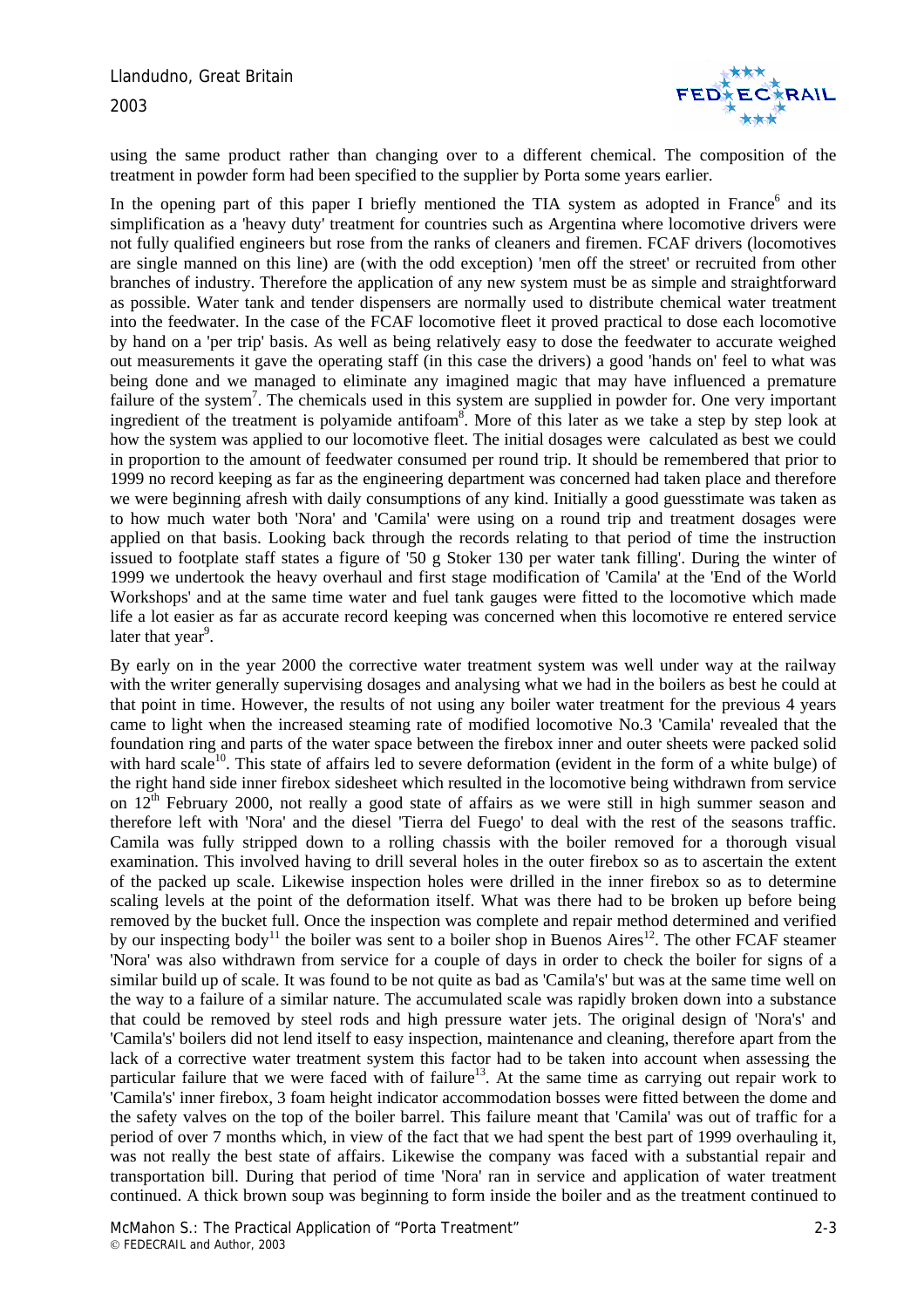

do its work we noticed that this was becoming increasingly mobile as the steaming cycle proceeded. Boiler washouts were initially set at 30 days in steam and as such were carried out we saw with our own eyes what had once been hardened scale beginning to break up into soft flakes some 50 mm by 20 mm<sup>14</sup>. A muddy deposit was also noticeable as we drained the boiler water, flushed out the barrel followed by the foundation ring.

Camila was back in daily service by early October, the boiler was as internally clean as possible following repair and hydraulic testing. Dosing with the requisite amount of Stoker 130 continued. By now the addition of the water tank gauge was showing its benefit and we were at last able to calculate the amount of treatment required per trip<sup>15</sup>, a good practical indicator being that the feedwater overflow from the injector should run with a tinge of red to it, something similar to a watered down red wine<sup>16</sup>! One may think at this point in time "this is all well and good, but what about carryover of the boiler water due to a high level of suspended and totally dissolved solids being in violent circulation?" The writer had a fairly harsh experience of this phenomena whilst driving 'Camila' on a busy day not long after the engine had returned to traffic. What the theory book says is one thing but when you are at the front of a heavily loaded passenger train trying to control a locomotive that has an out of control boiler giving a false water indication, passing such through the steam circuit to atmosphere and not being able to put the injectors on represents a different case altogether. The system is designed to work by maintaining a high level of alkalinity within the boiler. The mobile sludge had accumulated very quickly at this stage of development and the scheme was more advanced than I had thought it to be, I had been caught out because the level of alkalinity as a proportion of totally dissolved solids was to low - far to low! At the time we recorded a pH number of 9,5, this was raised relatively quickly in order to give a pH number of 11 and the problem ceased. On the day in question much blowing down of the boiler had to be carried out in order for 'Camila' to continue working its trains and application was suspended for a couple of days whilst the problem was thoroughly investigated. In this particular case (which was relatively early on in the timescale of the project) blowing down was carried out in order to apply a temporary re balance to the internal boiler water conditions, if re application of the treatment causes a further imbalance of these conditions then a full washout must be carried out before a new steaming cycle is started This problem was only to reappear twice in the future when we were supplied with a poorly made up batch of the treatment, in these isolated cases foaming<sup>17</sup> occurred after only 14 days into the steaming cycle. As concentration levels in the boiler rose additional (and very powerful) polyamide antifoam was added to the treatment applications. Though this antifoam is supplied with the Stoker 130 'as mixed', high concentrations of TDS require an extra amount to be added depending on the internal conditions of the boiler during the steaming cycle, as this is the case these extra amounts are made as an addition to the normal dosages with the 'treatment dosing instructions' altering accordingly during the early stages of the scheme. If for any reason antifoam is unavailable for a certain period of time, cylinder oil can be added to the boiler water make up which acts as an antifoam<sup>18</sup>. This application has the beneficial effect of 'lubricating' the steam which in turn extends the maintenance period of live steam control valves (especially if superheated auxiliary steam is used) and allied with the use of stainless steel seated valves represents a considerable saving in this area<sup>19</sup>.

By the end of the 2000/2001 high summer season, we had achieved what can only be described as a concentrated, fully mobile, brown sludge in the boiler of locomotive No.3. Locomotive No.2 had seen limited service following No.3's return to traffic (even though this was the case it had worked as 'second engine' up until it suffered severe mechanical failure in late February 2001 which meant its withdrawal from service and commencement of rebuild and stage 1 modification), though it was possible to gather in service data during this period of time, including detailed statistics relating to fuel and water consumption and internal boiler water conditions. Up until now we had used 'conventional' (for want of a better description) style washouts. It was decided to convert to the American method of washing out boilers, indeed no other method of washing out is suitable in order to deal with such a sludge in mobile form, and prior to its winter maintenance period (June/early July of that year and in fact the locomotives last 'C' examination at the time of writing) that year the first of such involving this technique was very successfully carried out at Ushuaia. Why is the USA method of washing out so essential to the success of such a treatment regime? If one is dealing with the removal of sludge (and this is real sludge, imagine a very wet clay or even mud on a football pitch - not broken up pieces of scale) that is mobile then the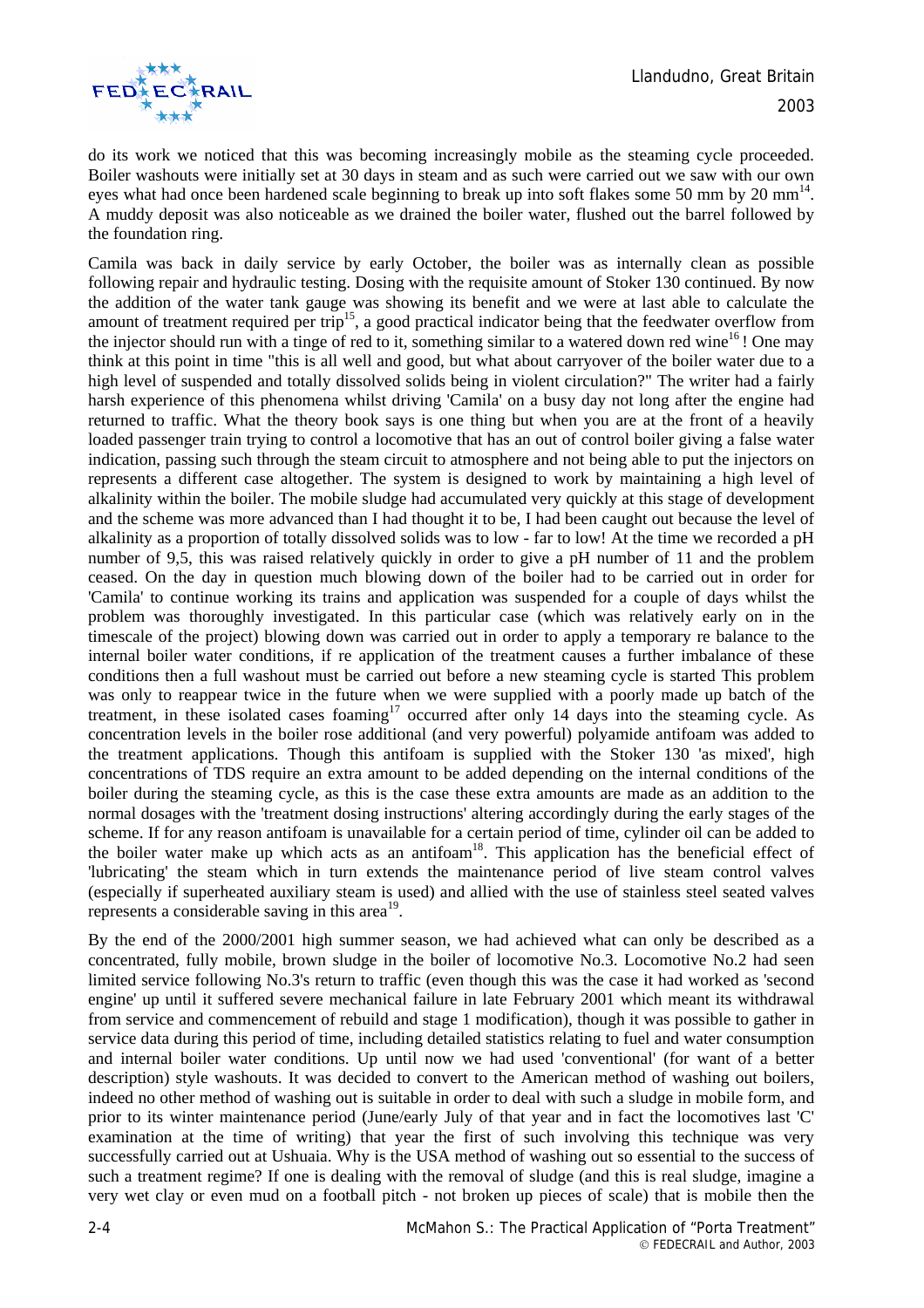

correct conditions must be created that will allow such to be cleared quickly and in its entirety. If the boiler was sufficiently cooled<sup>20</sup> and drained there would be a high risk of the sludge 'baking' itself to the internal water surfaces and in its cold state such would be very difficult, almost impossible in fact, to remove using a cold washing method (even at reasonable washing pressures). The result of that would be the internal water surfaces being left coated with a layer of insulating material thus heat transfer is theoretically reduced resulting in higher operating costs as is suffered with scale build up on these surfaces. Bear in mind that a scale build up of only  $1/16$ " forms a SIGNIFICANT heat insulator<sup>21</sup>. Practically speaking the residual sludge would very quickly go back into solution upon the start up of the new steaming cycle, but on the other hand if that were the case then why wash out at pre determined interval an any case<sup>22</sup>? In brief, the American boiler washout method relies on such being carried out in a hot state rather than cold state. At the start of the washout of the washout the boiler should be in 'just off the boil' condition (obviously NOT in steam!). If there is any risk of the internal surfaces temperatures being lower than optimum then the locomotive is lit up for a brief period of time immediately prior to the commencement of washout plug removal<sup>23.</sup> Hot, pressurised water is used in order to remove sludge and any cases of broken down (softened) scale. During these initial days of the USA hot washout method, heavy duty braided wire (such as is used for telegraph poles due to its combined strength and flexibility) was used so as scrape the water space between the tubes<sup>24</sup>. Water for washing out is obtained in this form is provided by our mobile pressure washer, however I hasten to add that this is not an ideal technique as such washers are designed to operate for relatively short periods of time, hence a purpose built steam washing plant is the correct installation so as to ensure continuos success<sup>25</sup> (and not causing frequent failure of the workshop pressure washer). Washing out is performed in the normal manner, positioning of the lance so as to end up with an accumulation of sludge that can be flushed out of the foundation ring. The internal water surface is left in a 'no scale' and 'no sludge' state. The boiler is re filled with hot water and immediately steamed<sup>26</sup> as the boiler has altered its temperature dramatically with respect to the fireside and waterside. Other benefits of washing out hot are that the locomotive is out of service for a matter of a few hours rather than days and return to 'in steam' condition is very short. Availability of the steam locomotive fleet is thus higher and nowadays at FCAF we tend to do wash outs in the evening after the engine has worked its final turn of the day, steam being dropped upon return to the works $^{27}$  allowing washout to commence not long afterwards. The concerned locomotive is normally back in full steam before midnight, ready and checked over for the next day's service. If you consider that our operation at FCAF requires maximum steam locomotive availability allied with a small number of maintenance staff, then the importance of such modern practices become apparent.

By July 2001 we had adopted the term 'PT' (Porta Treatment)<sup>28</sup> for what we were using in recognition of the fact that this was an advancement on the TIA (the latter previously mentioned above). 'Camila's' foam height indicator (the term monitor or meter is also used to describe this apparatus) accommodation bosses and electrodes (common automotive spark plugs) were in place and it had been the intention to fit this system in its entirety during this 6 week shopping period<sup>29</sup>. Alas, I had made a miscalculation as to the positioning of such! Theoretically the foam height indicator should be positioned between the firebox outer wrapper and the steam collecting dome in order to take readings of foam height in an area where the water circulation is more violent, however the throttle operating linkage for this particular locomotive passes through the water space in order to mate the throttle handle with the valve inside the dome itself. Therefore whilst theoretically correct it was not practical to fit the requisite sensors to the electrodes as the throttle linkage was foul of these! The foam height indicator was not connected and trials continued without such. Meanwhile No.2's replacement boiler<sup>30</sup> was being modified in order to fit to this locomotive during its rebuild (which was taking place at this point in time) and part of the modifications included the fitting of a foam height indicator, though this time positioned between the dome and he smokebox due to the fact that the throttle valve of this engine is fitted on top of the boiler barrel between the firebox and the dome. We were to see at a much later date the importance of being able to fit such an indicator on the firebox side of the dome<sup>31</sup>.

High levels of alkalinity keep silica in solution, if this were not the case such would lead to a hard egg shape type of scale. Scale in this form is a silicate (such as glass); therefore gaugeframe glasses can be dissolved. Such is not 'erosion' of the glasses as many have believed it to be in the past as such an action is mechanical; in this particular case it is chemical. Alkali resistant glass should be used for gaugeframes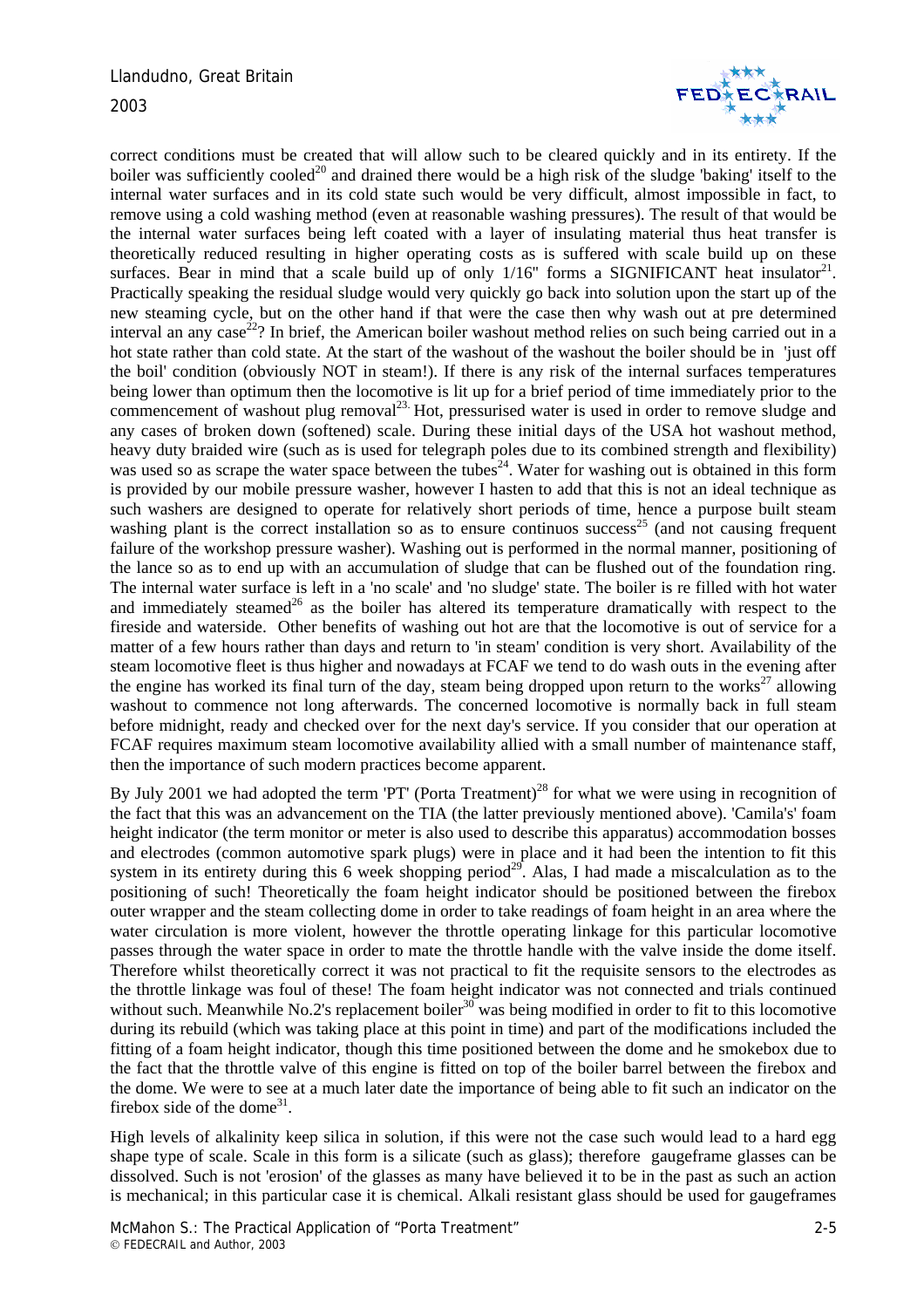

in conjunction with the PT otherwise the ends of the tubes become dangerously thin<sup>32</sup> and cause a safety hazard for footplate crews. It is interesting to note that fusible plugs have been developed which avoid alkalinity attack and therefore frequent changing, hence premature decomposition of the boiler concentration during a long steaming cycle. The element fusible element composition in these plugs is: Pb 88%, Sn 12% allowing a melting point  $258^{\circ}$ C.

We have mentioned antifoams earlier in this text. It should be remembered that antifoams are substances that have a limited life in the boiler, exponentially diminishing with temperature. As this is the case a long station stop or layover could result in depriving the boiler water of their presence. As a result of experiencing this first hand with the  $15.00$  departure from Estacion fin del Mundo<sup>33</sup> whilst on the footplate of 'Camila', a means of rapid injection of antifoam into the feed line was investigated and means of fitting such to this locomotive and No.2 are in progress. Whilst on the subject of rapid injection and mixing of feed elements it is worth drawing attention to the fact that locomotive No.2 is fitted with side boiler feeds whilst 'Camila' is fitted with a top feed arrangement. Tannin as incorporated as part of the treatment for various purposes one of these being to serve as an oxygen scavenger together with sodium sulphite. The physiochemistry of the process of precipitation imposes a submerged feed therefore no opportunity exists to use the steam space in order to de gasify the incoming water as is the case with a top feed system.

With all going relatively to plan as far as the application of the PT to 'Camila' was concerned it was decided to go for a longer steaming cycle and this was achieved during the spring of that year when the locomotive achieved over 90 days in steam on normal passenger train duties<sup>34</sup>, the engine only being 'shopped' for a couple of hours during evenings in order to replace its fusible plug at 25 day intervals along with a gaugeglass check. The best that we had achieved before this cycle was 45 days in steam earlier on during the same year, severe attacks of foaming during the  $43<sup>rd</sup>$ ,  $44<sup>th</sup>$  and  $45<sup>th</sup>$  day signifying that a full washout was required. Working on the principle that boilers should be treated when not in service as well as when in service, treatment of No.2's replacement boiler had begun once it was fitted to the main cradle frame of the engine in September 2001. A high dosage of Stoker 130 was applied along with a relatively high dosage of caustic soda. This was subsequently mixed inside the boiler using a compressed air hose attachment. Once in traffic we monitored the effect of treatment application to a new corrosion free boiler<sup>35</sup>. The modified Garratt locomotive No.2 'Ing. L.D. Porta<sup>36</sup> suffered a premature mechanical failure in traffic on 4/2/02 and PT trials recommenced during November of that year upon completion of a second phase of component repair and renewal. At the time of preparing this paper it is in its second steaming cycle since November 2002, its last boiler washout having taken place on 2/1/03 having completed 43 days in steam<sup>37</sup>. The completion of the foam height indicator as fitted to 'Ing. L.D. Porta' has proved to be popular amongst drivers as their 'third eye' so as to keep a close check on internal boiler water events.

Long steaming cycles of locomotives are now normal practice at the railway, if at least 90 days in steam are not achieved then something is suspected to be out of place. The aim is now to double this time period so as to be able to wash out boilers twice a year. Boiler repair and maintenance work have been significantly reduced and locomotive drivers are fully partaking in this interesting project and are now able to 'control' the behaviour of the boiler water by the use of simple instrumentation and chemicals that are applied by hand to the feedwater in the engine tanks.

### **3. COMMENTS AND CONCLUSIONS**

The writer was first made aware of the PT during 1992 and made several attempts to implement such in its entirety as a preventative measure against a predicted 'boiler epidemic' in the UK. It was realised by Porta, and others, that it was impossible to advance steam traction beyond first generation levels without the perfection of internal boiler water conditions. The RFIRT in southern Argentina proved to be a good testing ground for this system and resulted in the boilers the railways Santa Fe class locomotives working for extended periods of time without having to remove such for heavy repair work. During 1969 the Argentine State Railways called upon Instituto Tecnologia Industrial<sup>38</sup> to solve the widespread epidemic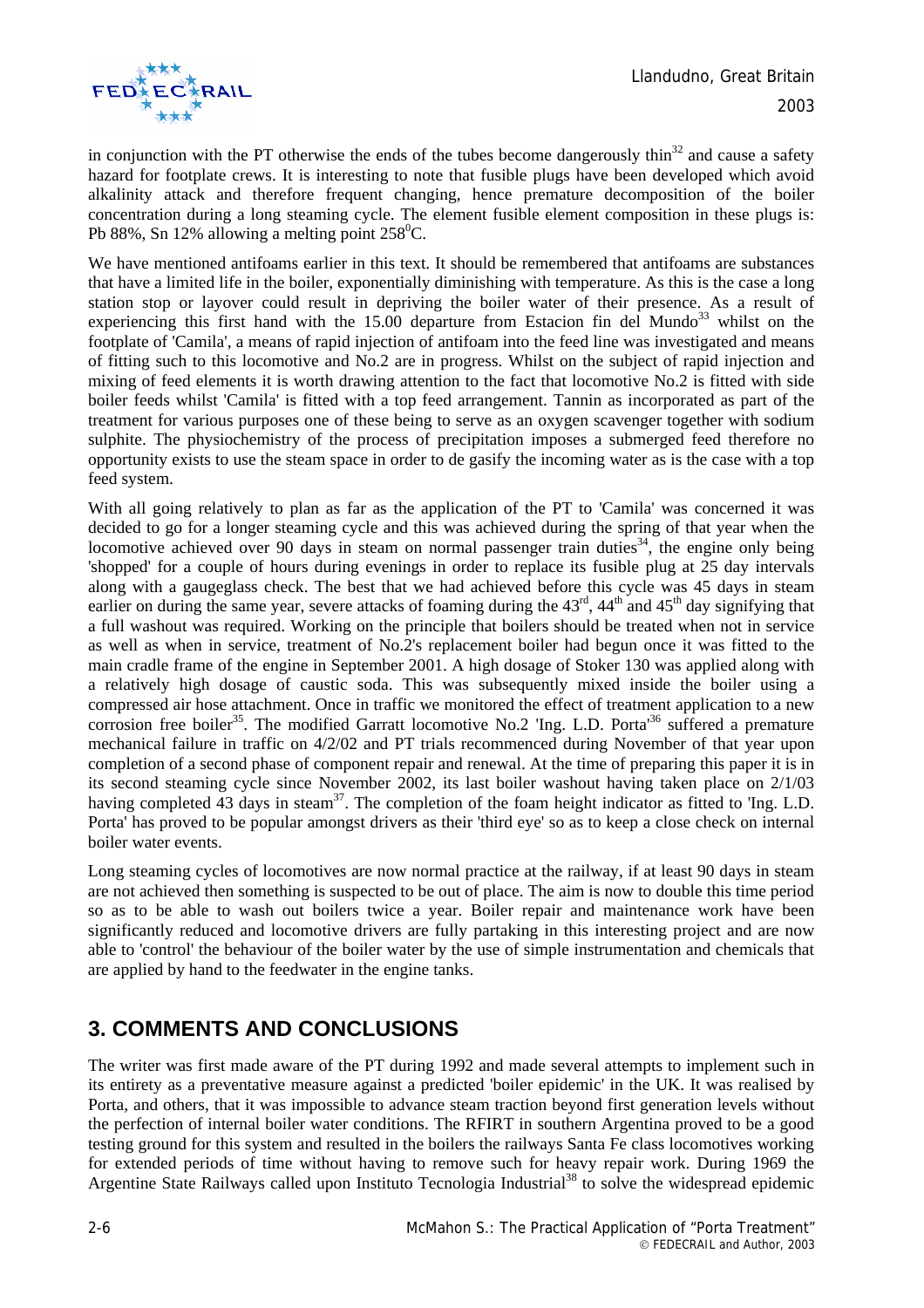

of water carryover and severe corrosion problems that its locomotives were suffering in the north of the country. C 16 class 4-8-2 locomotive No. 1802 was set up as a test engine and worked between Salta and Socompa<sup>39</sup> (a northern section of the FC Belgrano system). A regular crew was allocated to  $1802^{40}$ accompanied by Porta for most of the in service testing. Boilers in that region were fed with very hard water and these areas had become known as 'boiler cemeteries'. Locomotive boilers had to be washed out every couple of weeks and tubes replaced every 2 years due to severe scaling of the internal surfaces. We should remember that the results of a corrective system are not gained overnight, however by 1974 locomotive 1802, and others of the railways fleet in the same area that had been put on to the corrective system, required washing out only twice a year. This state of affairs represented incredible savings in terms of labour and infrastructure costs, not to mention ease of operation for the crews themselves.

The most important point regarding the PT system is the following: IT IS NOT WHAT IS PUT INTO THE BOILER THAT COUNTS, BUT WHAT ONE ALREADY HAS IN THE BOILER. It is an internal treatment system $^{41}$  and therefore relies on what is built up inside the boiler not what is fed into such. This was stressed to the writer in the past and having now gained experience of the system he also stresses this point to the rest of the railway world! The TIA system was the result of the necessity to provide an answer to heavy boiler maintenance resulting from a number of treatments, which included, as in Britain, wayside feed water-treating plants. There is always some good luck involved with development schemes and the writer is of no exception to this rule (as has been proved at FCAF!).

A whole new book could be written on the subject of the PT, this paper merely touches the tip of the iceberg as far as the subject is concerned, concentrating on the recent experience gained during its application at FCAF in Argentina. The writer, as well as being a steam locomotive development engineer, is a practical engineman and therefore much of what is stated here relates to the overall view of making it work in adverse conditions whilst at the same time ensuring that the system is as user friendly as possible.

I would like to re cap on some fundamental points relating to such an advanced internal boiler water treatment system:

- 1. The necessity of an advanced water treatment system for low tech countries led to research and development work that produced a system that was somewhat more advanced than the TIA and British Railways systems. In such an advanced system the boiler is considered as a crystaliser.
- 2. Highly advanced and very powerful antifoams (such as the Foster Wheeler polyamide type) allow the boiler water chemistry to be 'played' with at will.
- 3. High concentrations of totally dissolved solids allied with high quantities of sludge formation are aimed for.
- 4. This type of water treatment is an integral part of advanced steam locomotive technology and it is unthinkable to be able to advance in this field without such.
- 5. Operation at running shed level has been simplified to the extent that chemists are not required on  $\sinh^{-42}$ .
- 6. Washouts are surpressed and blowing down is eliminated.
- 7. Boiler water specifications lie within very wide limits.
- 8. Very high alkalinity levels are aimed at in the boiler water.
- 9. The treatment chemicals are designed for rough handling by running shed and footplate staff. One member of staff can control the boiler water of up to 30 locomotives in one running shed.
- 10. The whole system is based on a revised physiochemistry relating to scale formation phenomena.
- 11. Chemists carry out their work at central laboratory level, remote to the railway.
- 12. Foam height control apparatus permit a very high loading of the available steam space.
- 13. Advanced concepts of points 1 to 12 allow us to envisage the application of corrective treatment or  $3<sup>rd</sup>$  generation steam locomotives working at 60 bar/550 $^0$ C.

The writer would like to thank the following for providing their support and interest during this project: E. Diaz, Chairman Tranex Turismo S.A. Ing. S.R. Zubieta, Vice Chairman Tranex Turismo S.A. R.O. Diaz, Director Tranex Turismo S.A. M. Lietti, General Manager FCAF, Ing. E. Sandoval, Operations Manager FCAF, C.K. Parrott, Technical Assistant Tranex Turismo S.A. (UK Division), A. Baeza,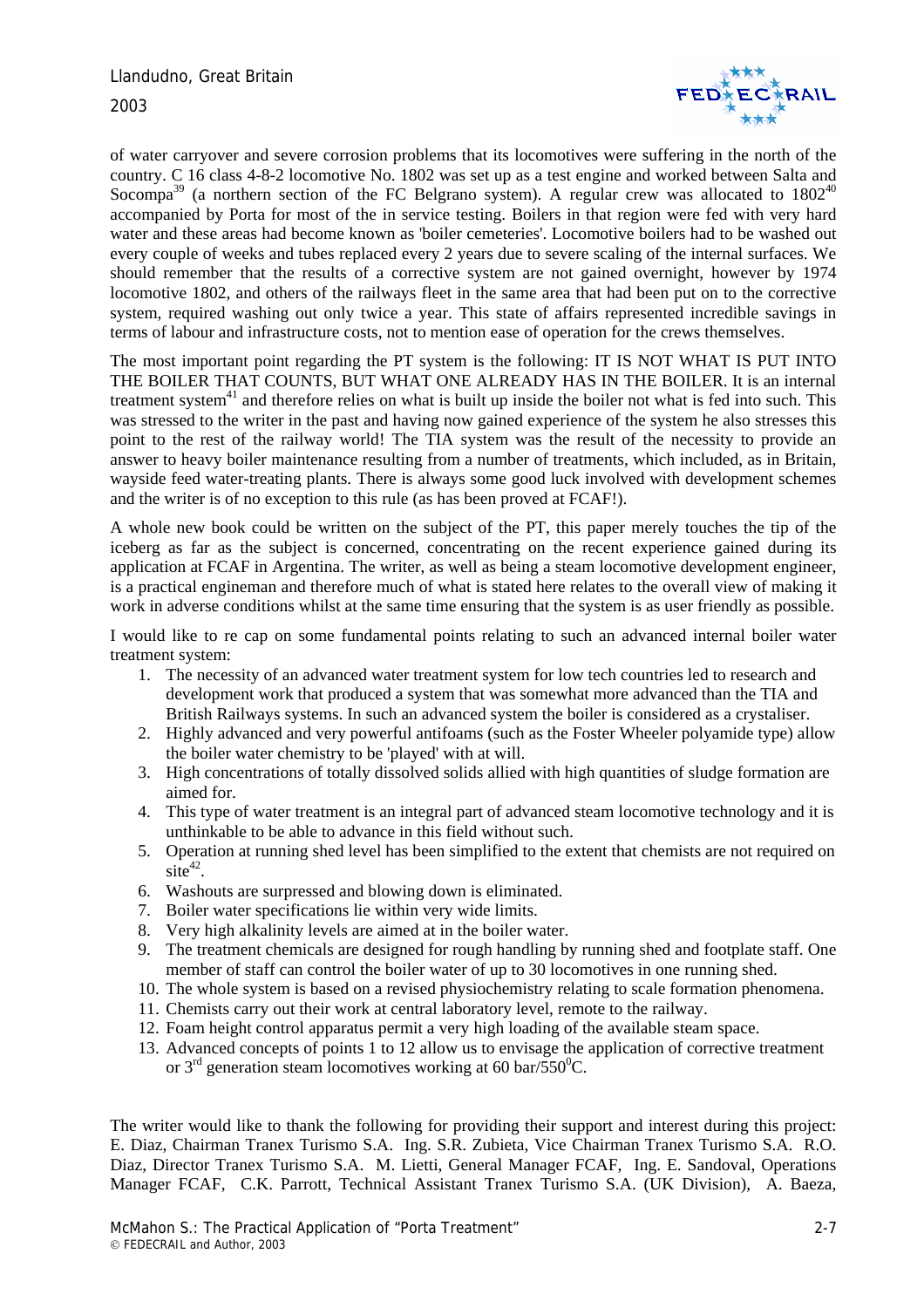

Works Foreman (former) FCAF, F. Papatryphonos, Senior Driver FCAF and A. Gonzalez, R. Ceballos, Drivers FCAF.

S. McMahon, Ushuaia, Tierra del Fuego, Rep. Argentina, 18<sup>th</sup> March 2003.

#### **REFERENCE NOTES MADE IN MAIN READING TEXT (APPLICATION OF P.T. INTERNAL W.T. SCHEME AT FCAF, USHUAIA, ARGENTINA).**

<sup>1</sup>FCAF was 'restored' during 1993/1994 on part of the old state prison railway. It was re opened as a commercial tourist passenger line on 11<sup>th</sup> October 1994. The driving force behind the project to re open the railway was the eminent Argentine entrepreneur, Enrique Diaz. He had already set up a successful international shipping agency during 1987, based in Ushuaia, Tranex S.R.L. In his much younger days, Diaz had served as a merchant navy officer and during his spare time in British ports he had the opportunity to travel inland and see the Welsh narrow gauge. This experience inspired him to concentrate efforts on such schemes in his native Argentina. Tranex Turismo S.A. was formed during 1993 and are the owners and operators of FCAF. It is interesting to note that Diaz was already planning on moving tourists by ship from Ushuaia to Isla del Estados as early on as 1991 and he went as far as Finland during 1992 in order to investigate how this might be done efficiently and economically, the reader may like to ponder over whether had this scheme been successful would Tranex be running a fleet of steam ships rather than steam locomotives nowadays? The present length of FCAF is 5,25 km with adverse gradients, the most severe of these being 1 in 22 on the outward journey at the approach to the intermediate station of 'La Macarena'. The mainline passenger service is operated by 2 steam locomotives - No.2 'Ing. L.D. Porta' (formerly named 'Nora'),  $0-4-0 + 0-4-0$  KM Garratt, built at Carupa workshops, Buenos Aires, Argentina in 1994 and No.3 'Camila', 2-6-2T, built by Winson Engineering of the UK in 1995. Both steamers have undergone stage one modification and rebuild as part of the ongoing FCAF locomotive modernization scheme, this work being carried out at FCAF's 'End of the World Workshops' at Estacion fin del Mundo, Ushuaia. Stage 2 modification of both locomotives is to be undertaken during the next couple of years as money and resources become available. The diesel fleet, used for standby, shunting and engineering train duties consists of locomotives No.1 'Rodrigo', No. 4 'Tierra del Fuego' and No.5. A new steam locomotive, designated LVM 803, is in the design stage at the time of writing. The specification for this engine, FCAF fleet number 6, represents a state of the art  $2<sup>nd</sup>$  generation machine employing compound expansion rather than simple expansion as used in locomotives 2 and 3. The extension of the line to the city centre of Ushuaia is planned to take place within the next 3 years, with planning almost complete. For most of its 10 km route the extension of FCAF will form a new permanent way, the former having been heavily built upon during recent years as part of the continuing development and expansion of the city of Ushuaia. Apart from the LVM 803, new passenger and engineering rolling stock are in the pipeline.

<sup>2</sup>The writer first visited FCAF during July 1998. Initial in service testing of locomotives 2 and 3 took place and a general technical review of the railway was carried out at the same time. A report on such was written and submitted to Tranex senior management. This review of the state of affairs found at the time formed the basis for a multi stage upgrading of the railway in order to meet predicted traffic demands. The latest high summer traffic figures (2002/2003 Southern Hemisphere summer) have proved how accurate these predictions were.

 $3$ FCAF is the most southerly railway in the World being some 360 km (601 km by road) nearer to the South Pole than the neighbouring Red Ferroviario Industrial Rio Turbio. Ushuaia is just over 2,300 km south of the capital Buenos Aires (very little in terms of populated areas separate the two locations). As a result of the geographical location of FCAF the reader can imagine the difficulties experienced in conjunction with maintaining the infrastructure of such a line!

<sup>4</sup>L.D. Porta officially served as Engineering Consultant to FCAF between 1997 and 1999 and it was as a result of this that the writer was made aware of its existence (personal correspondence between Porta and the writer dated 4/1/97 and 19/4/97). Porta made an initial critical review of the railway upon his first visit and described it as "the presentation card" for future projects to be undertaken by Tranex Turismo S.A.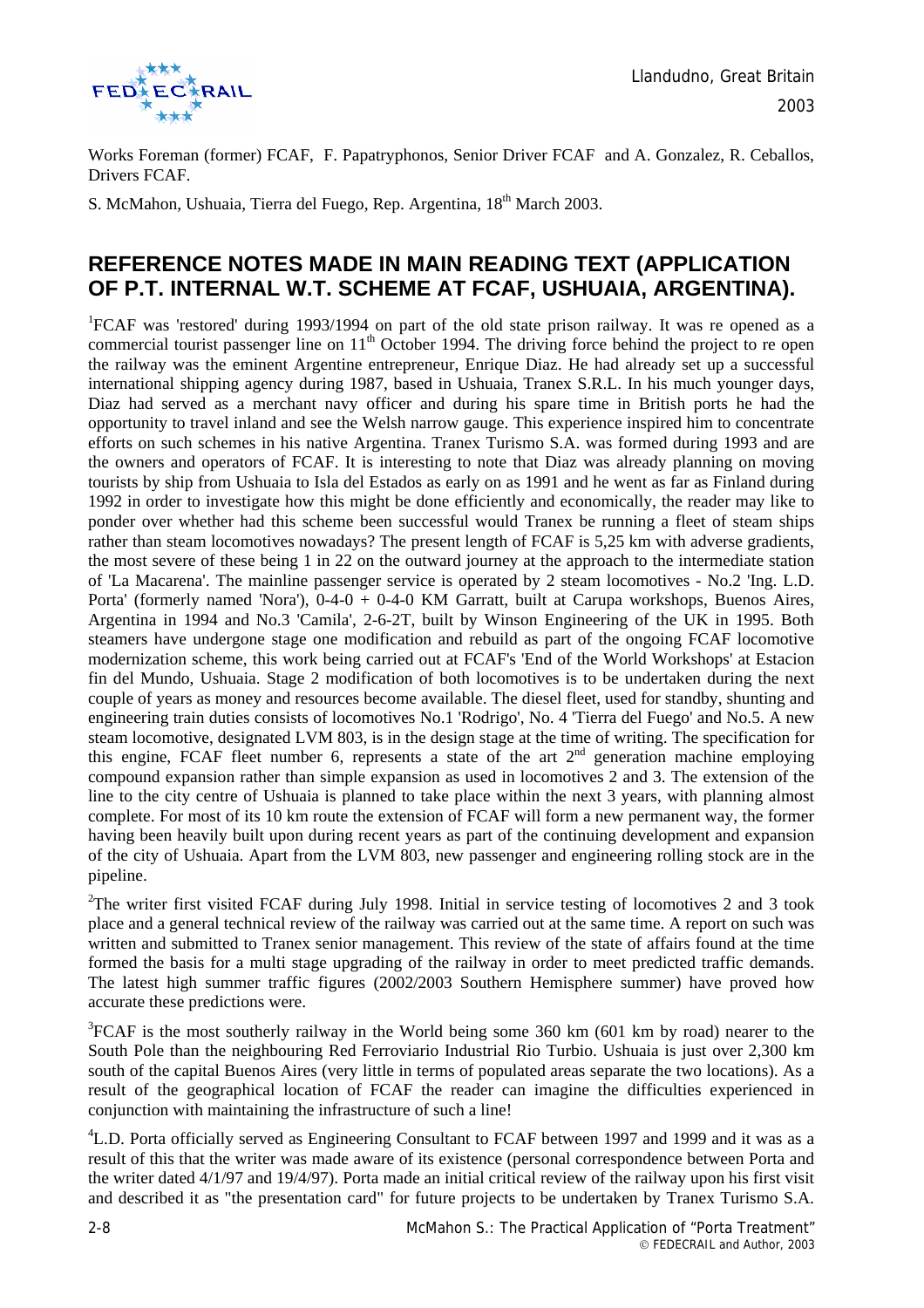

One such project that the company was working on at the time being the development of a broad gauge, steam hauled luxury train service between the capital city of Buenos Aires and the coastal resort of Mar del Plata. It was this particular project that had attracted the writer to work for Tranex and the original intention had been for him to spend some 2 years upgrading FCAF before moving north to continue with the Bue/MdP scheme. To date this development project has not materialized due to provincial difficulties however there is still hope as the project file is still on the table in Buenos Aires. In order to operate this daily service it was the original intention of Porta to modify 2 existing ex state railways 4-8-0's that happened to be in stock in Buenos Aires at the time. This modification scheme would have involved raising the indicated horsepower of locomotives in question to a diesel equivalent of 3000, this being necessary in order to keep up with existing timings on the 400 km route allowing high acceleration rates and a normal running speed of 130 km/h. An improved oil burning system was to be used along with feedwater heating, advanced internal feedwater treatment and a high degree of superheating allied with mechanical improvements. Other locomotive projects that Tranex's Technical Development Department have been involved with during recent years were the LVM 801 for 'Tren a las Nubes' in northern Argentina (a new  $2 - 8 - 2T$   $2^{nd}$  generation steam locomotive with a water carr added for use on the outward 'mountain climbing' part of the journey that allows the full use of the 'supply ballasting principle' quick release couplings allowing this to be rapidly detached from the engine unit for the return downhill journey, such a scheme would have enabled this railway to run a full steam tourist service from its base in Salta to its terminus high up in the Andes at Socompa and was first proposed by Tranex Chairman E. Diaz during the inaugural meeting of the Association of Argentine Tourist Railways held at Ushuaia during June 1999), a design to convert an ex Chilean Railways Class 57 from conventional coal firing to a modern oil burning system (this scheme also included other modifications such as improved exhaust system, motion and valve gear) and the inspection and overseeing of transportation of 2 Indian Railways YP class steamers from India to a new temporary home in Togo, Africa on behalf of the north American company Rail Development Corporation (a modification scheme which included options for converting from conventional coal firing to oil burning or wood firing using the gas producer combustion system, regauging and conversion to air braking was also drawn up at the time). From early 2000 onwards Porta continued to assist the writer on a personal basis with matters concerning steam locomotive development.

<sup>5</sup>Whilst the writer is an advocate of 'free creative thinking'; the application of quantified improvements in the field of steam locomotive engineering must be carried out under controlled conditions. A common vice within railway administrations worldwide is to wrongly blame any failure on the 'idea' and not the 'application of the idea'.

<sup>6</sup>Following the Second World War improvements to, or rebuilding of, the older French locomotives (the type of treatment required and the engines to which it should be applied) were decided subject to any alterations in the depreciation programe. In brief the plans included improvement of steam circuits, improvements to exhaust systems, feed water heating and the fitting of water purification devices. This last matter was met by the TIA system (a much asked question is 'what does TIA stand for?' the answer being that TIA stands for Traitement Integral Armand, the highly effective method of water treatment invented by M. Armand). By this system a 'disencrustor', consisting of carbonate of soda, phosphate of soda, caustic soda and tannin was introduced into the feed water by a distributor. Armand had started working on this system in 1940/41, basing his investigations on the physico - chemical action of tannin on a soda environment and, at the temperatures of boilers, on the calcium encrusting salts. The particular importance of this equipment was that boiler repair constitutes the most expensive part of steam locomotive maintenance and that the introduction of water purification on American railways had reduced this cost by some 50 to 60 per cent.

 $7$ Some years prior to being employed by Tranex the writer had begun research work into internal boiler water treatment systems in the UK. The British private chemical treatment company,  $M \& S$  Water Services Ltd. had looked closely at the work of Porta in this field and essentially followed the same train of thought as far as this was concerned. This state of affairs eventually led to the writer being offered a permanent position within that particular company in order to set up a section devoted to steam locomotive internal boiler water treatment in the UK and possibly further afield. This fairly lucrative offer was humbly declined as the writer's plans to move to the Alfred County Railway in South Africa were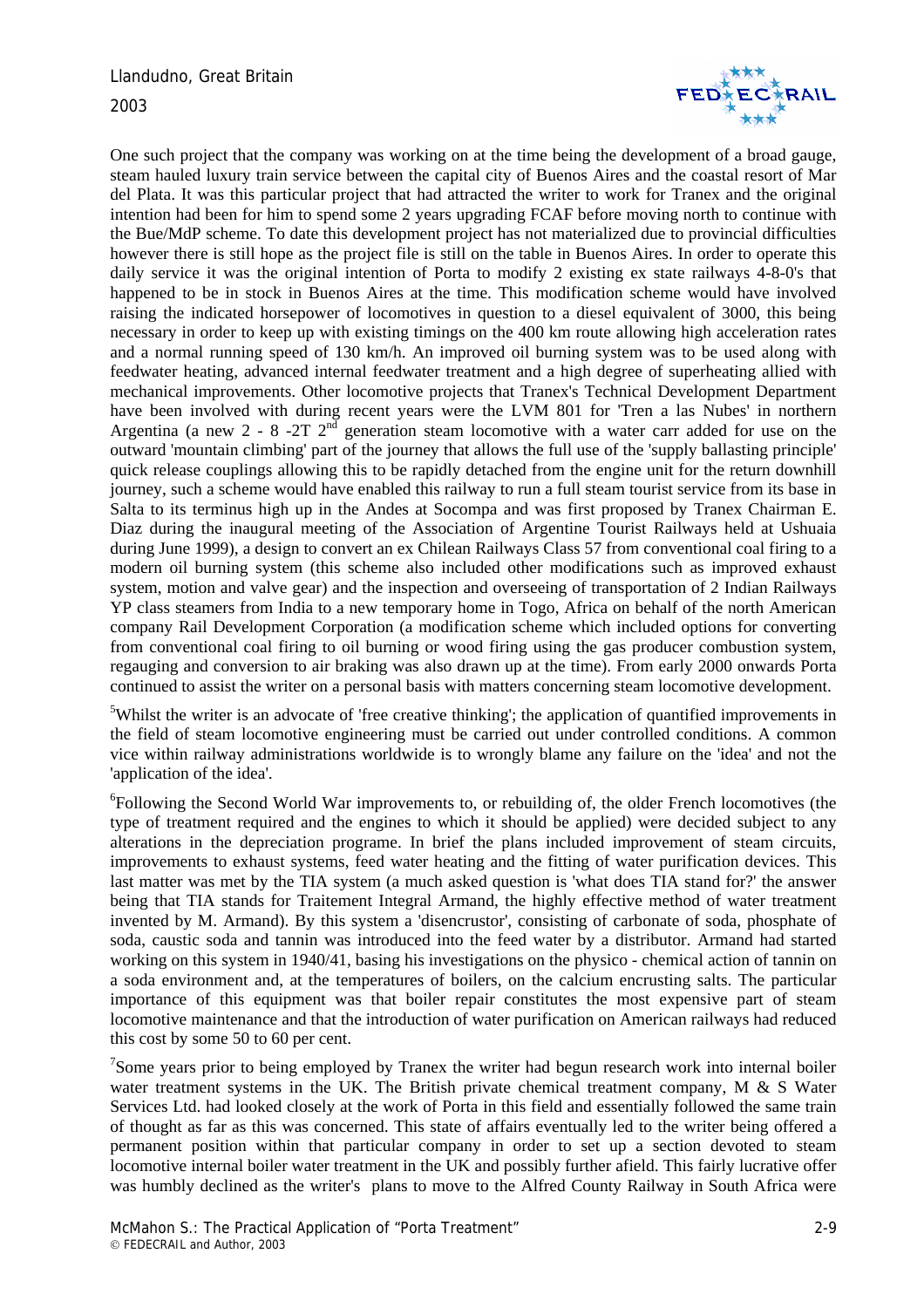

well advanced by the end of 1993. However relatively successful internal water treatment systems based on the adoption of Porta's thinking and practices by  $M \& S$  (and others) were implemented at the Ffestiniog, Welshpool & Llanfair, Snowdon and Isle of Man Railways, some years later the Vale of Rheidol Railway also decided to adopt an internal treatment system. Upon applying an internal chemical treatment system at the Alfred County Railway, the writer was soon accused of applying 'witchcraft' to the steam locomotive fleet when he was to be seen directly dosing the boiler barrel of NGG 16 Class Garratts on shed at Port Shepstone depot following boiler washouts. It was thereafter explained to Mandla Cele (the boilermakers assistant) that what we were putting into the locomotives water tanks and boilers was actually for the benefit of the engine and not to harm it - some time had to pass before Mandla was fully convinced of this fact. Though the operating department of ACR was issued with a strict instruction to the effect of not blowing down the locomotive boilers, this long established South African Railways practice (it could probably be more accurately described as a ritual on the SAR!) was very difficult to control. As a result of this (minor, continuos boiler leakage was also a contributory factor due to the, by then, slack boilermakers attitude), the high level of totally dissolved solids required in order to achieve the predicted results was never attained, nevertheless clean boilers on this privatised section of the SAR system were achieved.

<sup>8</sup>Internal water treatment can be divided into 2 generations according to Porta's research and development work on the subject, these being: BEFORE the adoption of antifoams and AFTER the adoption of antifoams on the locomotive scene.

<sup>9</sup>For detailed, illustrated and up to date accounts of the work carried out to the FCAF steam locomotive fleet, the reader is invited to visit the various websites listed in the reference and bibliography section of this paper. 'La Locomotive Vapeur' (A. Chapelon. English edition translated by G. Carpenter and published by Camden Miniature Steam Services 2000) also gives an accurate account of the FCAF steam locomotive development programe up to the end of 2000. 'Locomotives International' issue No. 62 carried a brief article describing the rebuilding and first stage modifications to FCAF's Garratt locomotive No.2. The 'End of the World Workshops' refer to the workshop installation at 'Estacion fin del Mundo' (End of the World Station) and is meant to reflect its geographical location, not its possible effect on the moral of the workshop staff!

<sup>10</sup>The thermodynamic improvements carried out to 'Camila' as referred to in  $9$  allowed the concerned locomotive work to its full potential (taking into account of course its still unresolved defects). Solving one problem often leads to revealing another associated with the locomotives design and/or subsequent lack of repair and maintenance. This overall view of the steam locomotive should not be lost site of (as indeed for any machine), as a chain is only as strong as its weakest link. Camila and the FCAF at that point in time of its evolution had many such weak links as the writer was to find out almost on a day by day basis!

<sup>11</sup>The official inspecting body for FCAF is Instituto Nacional Tecnologia Industrial. Porta himself worked at INTI as head the thermodynamics department from 1961 up until his retirement in 1982.

 $12$ No suitable boiler shop was available in Ushuaia in order to carry out such repair work as was required to the right hand side sidesheet of 'Camila's' inner firebox. Likewise the then limited resources at the End of the World Workshops did not stretch to work of this nature. The dismantling of the locomotive after only 3 months in service following overhaul and first stage modification was disheartening for all involved, however it served as a good lesson that the 'good enough' engineering standards worked to in the early years of the FCAF lead to very short term solutions, in this case the neglect of boiler maintenance and corrective treatment. However, it should be remembered that "nobody knows what he or she do not know until they know it!"

 $13$ Upon arrival at FCAF the writer made a thorough examination of the boiler design and state of locomotives 2 and 3, along with the spare boiler that had been manufactured for the former. Such revealed the following: The boiler manufactured for Garratt locomotive No.2 had been so with reference to the Hamburg Boiler Code of 1906, upon investigation it was revealed that this particular code of boiler practice excludes locomotive boilers, no fusible plug had been fitted along with only one form of determining the water level inside the boiler, foundation ring washout plugs had been fitted to one side of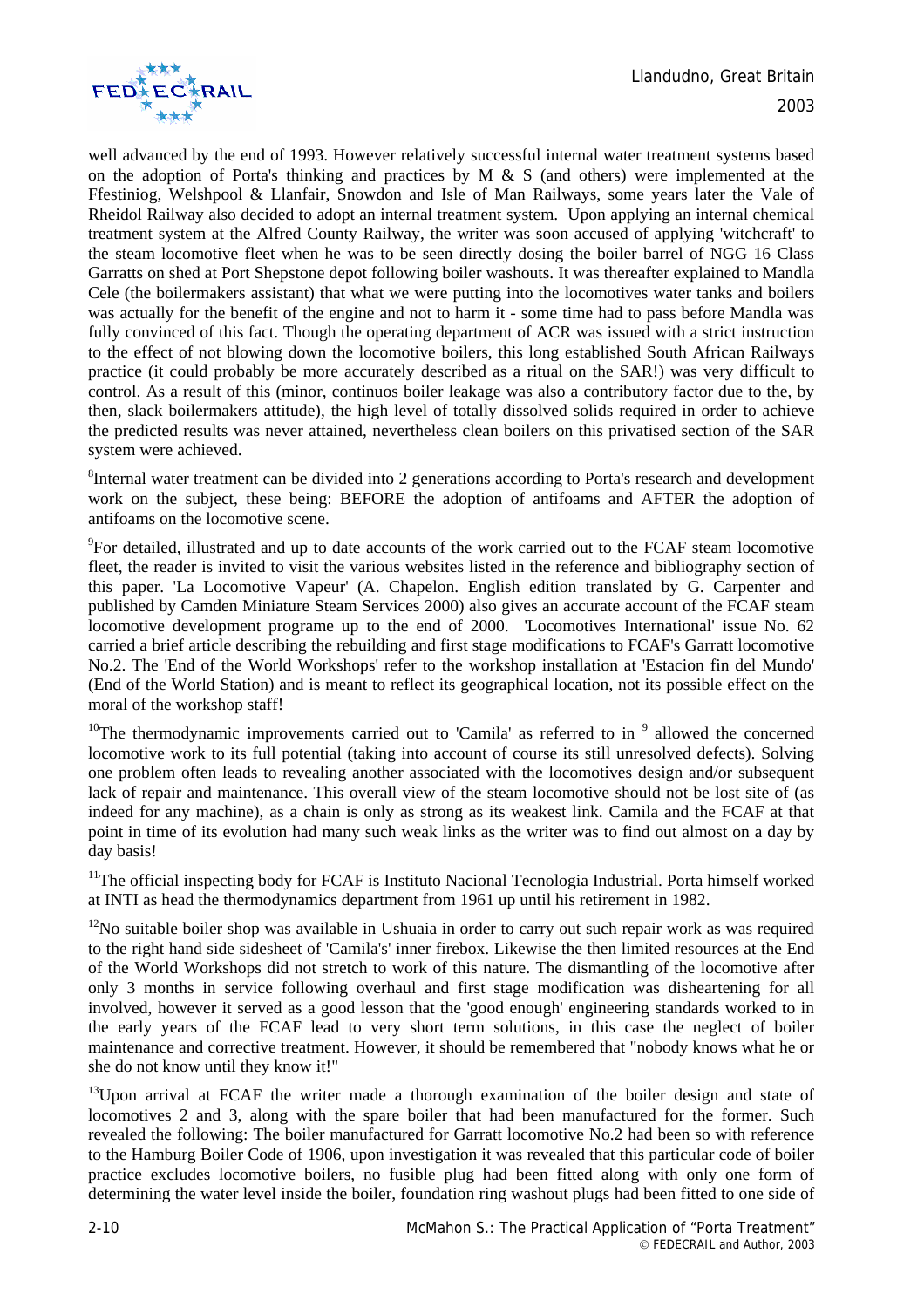

the outer firebox sheets only thus no cross check along the foundation space was available, no backhead plugs had been provided, mudhole inspection doors in the upper/outer firebox had been blanked off from accessibility by the original boiler cladding, no front tubeplate boiler plugs had been provided, the throttle valve fitted was of a spherical type and the drawings supplied by the manufacturer did not match the manufactured boiler. At the time of building No.2 a set of spare parts had also been made, including a whole new boiler which carried the same faults as described above. It had been the intention of the company to build a second Garratt locomotive in order to strengthen the existing fleet of steamers. As a result of this decision these spares were sent away to the workshops of Girdlestone & Associates in South Africa during early 1999 (at that point in time Girdlestone & Associates were in the process of manufacturing a new diesel locomotive for FCAF - 'Tierra del Fuego', fleet No.4) with a view to commencing the manufacture of 'Nora 2' (as it had become known at the railway by then) early in the year 2000. Due to an economic crisis the manufacture of such was delayed and when No.2 suffered severe mechanical failure in traffic during late February 2001 a vast number of these spares were used in order to replace existing worn out components during the rebuild and stage 1 modification. The spare boiler was modified to the extent that it was now 'legal' to use having had a fusible plug fitted along with a second water gauge glass and the opportunity was taken to install a foam height indicator. This boiler replaced No.2's original during the rebuild, as upon inspection the crownsheet of the former showed signs of extreme bulging between the crownstays. Locomotive No.3's boiler revealed that no fusible plug had been fitted during its manufacture, however a modification had been made a couple of years later which provided such in the firebox crownsheet. The manufacturers had however provided a low water indicator attached to an upper backhead washout plug but this had failed not long after the locomotive had entered traffic during 1995, likewise by the time that the writer arrived at FCAF the fusible plug that had been fitted to No.3 had been blanked off by an old bolt as it proved to be 'a nuisance to crews when it leaked water into the firebox and began to put out the fire' (readers are invited to draw their own conclusions as to early operating and maintenance practices at FCAF). The foundation ring had been provided with 'diagonally' fitted washout plugs, whilst this allowed access to wash out nearly all of the foundation ring as long as one used a specially adapted head for the pressure washer along with flexible steel rodding, it made visual inspection of the water space in this crucial area very difficult indeed. The washout plug accommodation bosses as fitted to the foundation ring were very long and therefore made life extremely difficult when it came to washouts. No dry pipe had been fitted for the auxiliary manifold and this allied with a round top firebox as opposed to a Belpaire type box made life interesting to say the least. The throttle valve had been positioned very low down in the dome; in fact the dome itself was very low with the brass cover giving an optical illusion as to the reality of what lay beneath. Both boilers suffered in having being manufactured using rigid stays as opposed to flexible stays coupled with the fact that that the inner and outer firebox had been joined by welding the corners at right angles, this included the foundation ring. Neither of the boilers had been fitted with gaugeglass frame extension tubes so as to give 'true' readings of boiler water levels rather than the optical illusion created by the circulation hump that appears at the backhead. As part of the stagework of the FCAF locomotive modernization scheme, it was decided to partially modify locomotives 2 and 3 concurrent with heavy overhaul in order to provide 'demonstrators' of what could be achieved with minimal investment in a very limited timescale. In this state the FCAF locomotive boilers are still in saturated rather than superheated state therefore the full benefits of modification have yet to be reaped at Ushuaia. Stage 2 modifications, again at minimal financial outlay, are planned for both steamers and design work for such is well in hand. The focal point of this work is the heavy rebuild of No.2's original boiler and No.3's existing boiler. In the case of No.2 it is convenient to prepare the original boiler (removed 2001) before stage 2 work commences on the locomotive itself thus not having to withdraw such from traffic at a premature point in time (i.e. revenue earning capacity will not diminish relative to time). Boiler work will consist of designing and manufacturing a new Belpaire type firebox with rounded corners and replacement of the rigid stays by the flexible Tross type. The foundation ring of such will be of the 'U' Tross design and the auxiliary manifold will be moved outside the cab in order to improve crew comfort and satisfy safety requirements. The design of the longitudinal stays will be improved as well as mounting on the carrying cradle. The boiler will be superheated, some 75% of the tubeplate will be occupied by superheater flues whilst the remaining smoke tubes will be fitted with a 'superheater booster'. The fitting of a superheater header and feedwater heater will require the existing smokebox to be lengthened so as position the exhaust system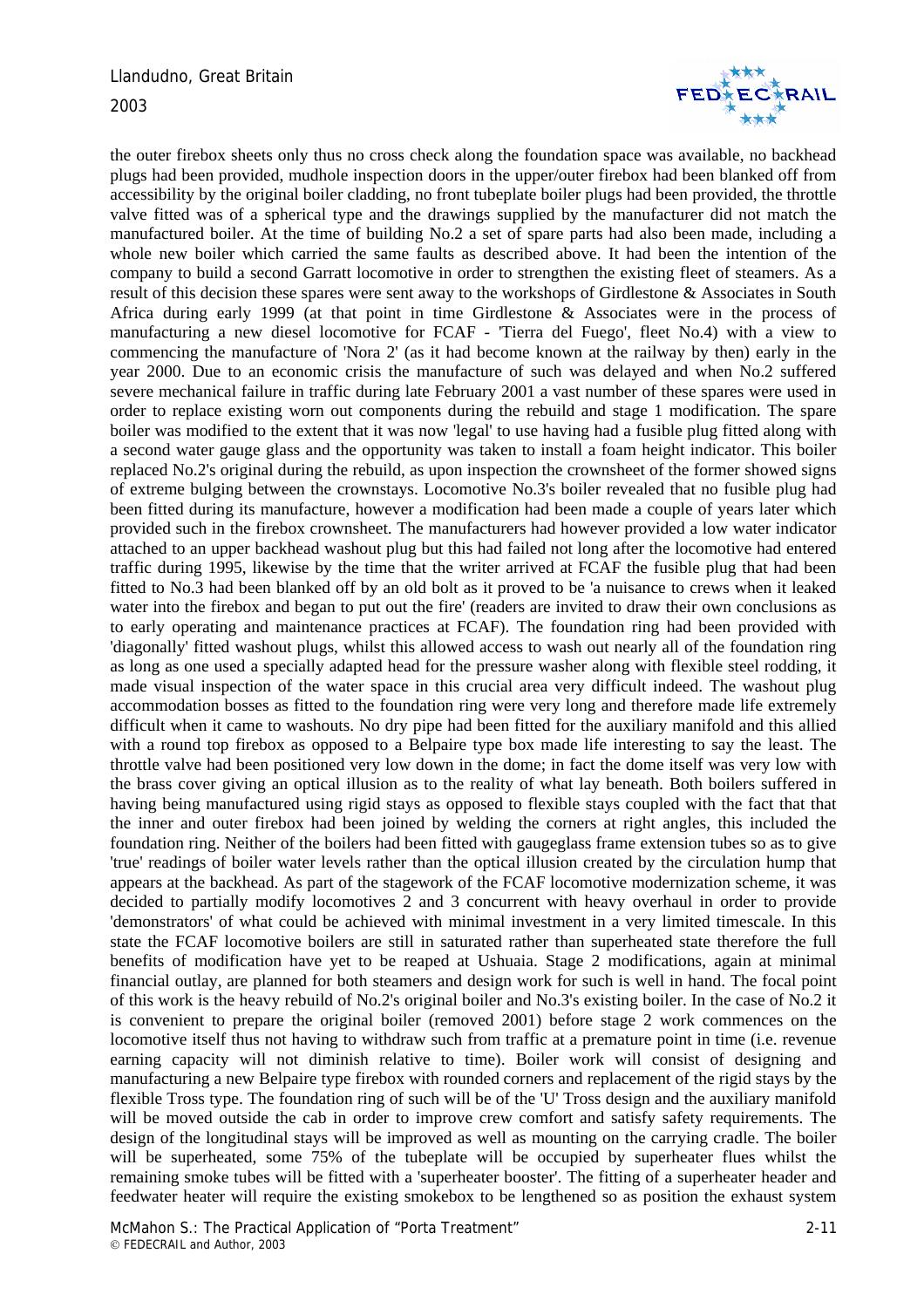

directly in between the 2 components parts (the exhaust system may need some alterations to be carried out as a result of the boiler gas flow cross section area being altered during superheating). The boiler of locomotive No.3 will receive similar treatment as to that of No.2 however in addition will receive a new oil firing combustion system and therefore the volume of the firebox will alter accordingly. Both boilers will receive combustion primary air pre heating and feed water pumps. The position of No.3's rebuilt boiler will be slightly higher than as fitted at the moment yet it is not planned to dramatically alter the overall shape of this very aesthetically pleasing and popular locomotive. This particular area of design has often been overlooked by many and it should be remembered that it is not necessary to alter the overall 'form' of something in order to improve it when a little reshaping of component parts can achieve the same result.

 $14$ Up until 1993 the writer had been accustomed to determining boiler washout frequency at mileage intervals. This practice, whilst reflecting the steaming rate of the boiler as long as the locomotive concerned is being 'worked' rather than coasted, does not take into account the true 'in steam' conditions of a modern, highly insulated boiler that retains its pressure overnight. For this reason (whilst as yet FCAF steamers do not fully hold boiler pressure overnight) the writer decided to adopt the South African Railways practice of counting days in steam between washouts rather than kilometers run. The latter's requirement to adopt such a system was due to the fusible plugs being changed at 21 day intervals whether the locomotive in question was steamed or not, all fusible plugs being date stamped so as to reflect the frequency of re leading and replacing. Research and development work in this field had taken place at the Alfred County Railway, South Africa during the late 1980's under the direction of its Mechanical Engineer P. Girdlestone and such allowed fusible plug replacement to be extended to a safe 25 day steaming period.

<sup>15</sup>We had begun this practice once 'Camila' was outshopped during late November 1999, however as our attention was focussed on the in service testing and general performance of the locomotive following major overhaul and initial modification (and dealing with odd daily crisis that came our way!) attention to the exact amount of treatment added to the feedwater was surprisingly low on the agenda. At the time of entering service in 1999 'Camila' was still suffering from leaking tubes, though seal welding had been carried out during August of that year. The problem was temporarily solved by adding fine sawdust shavings and horse droppings to the boiler water - the smell of the steam emitted in the station area was not always appreciated by the traffic department staff.

<sup>16</sup>This was the best physical description that the writer could give to the local locomotive crews. Red wine is very popular (and very nice!) in Argentina with water occasionally being used by some to dilute it slightly at the dinner table.

<sup>17</sup>There are many reasons for locomotive boiler water being carried over into the steam circuit. The terms 'priming' and 'foaming' are commonly used to describe this action, though the reasons for both cases are different. A good summary of boiler carry over/steam contamination is given in Porta's introduction to the boiler foam height monitor and reads as follows (the present writer has made a few minor alterations to the wording in this text, though on the whole it is exactly as Porta wrote it in 1984): Technically, pure steam is a must in locomotive technology. Impurities result from boiler water solids being entrained by four mechanisms - 1. Aquaglobejection, in which tiny water drops resulting from the bursting of bubbles in the water/steam interface are projected into the steam space as in the case of a soda glass. 2. Light foaming, in which the whole of the steam space is partially or completely filled up with large foam bubbles. 3. Heavy foaming in which the liquid concentration of the foam filling the steam space greater up to the point of showing as wet steam on the exhaust. 4. Heavy contamination consisting of slugs of water entrained as a result of a violent increase in the steam demand leading to a rapid pressure drop, the latter causing a steam flash over the whole mass of boiler water. The resulting swelling is the cause of the slugs. Provided that there is a foam layer on the water surface, mechanism 1 does not occur. This condition is met when the TDS is greater than 6000 ppm and a powerful (not all antifoams are powerful!) is used. Reaching this concentration of TDS in the boiler as quickly as possible after washing out was found to be convenient in research work carried out in Germany. Mechanism 2 was the most frequent condition found when no antifoams were used, this leading to some 2% moisture in the steam. Mechanism 3 occurs as a result of an increased tendency of the water to foam whilst mechanism 4 occurs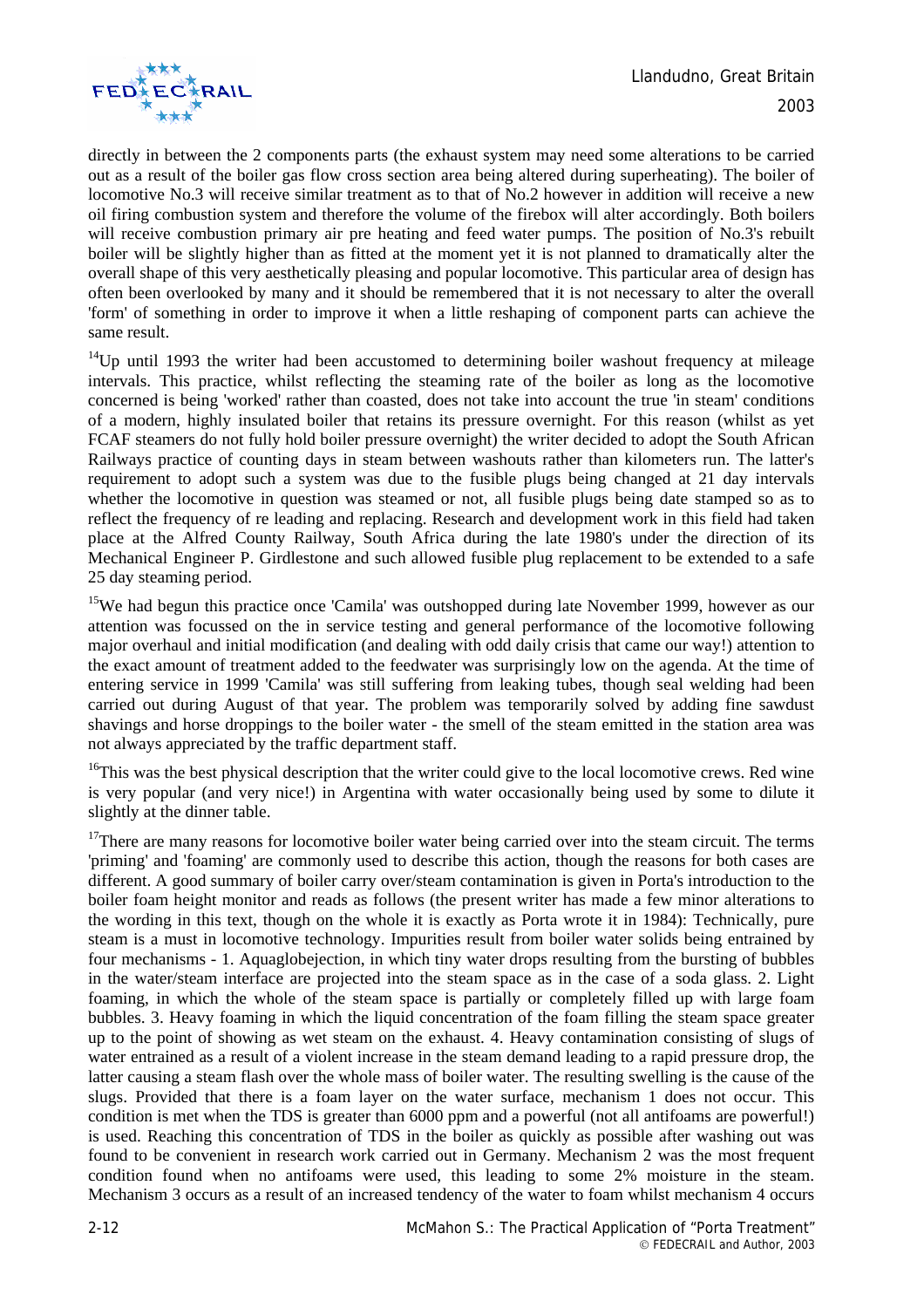

when the said sudden steam demands are not instantaneously counteracted by the production of steam by an instantaneous increase of heat liberation in the furnace. This can occur, in coal burning locomotives, if the fire is too thin and in oil burning locomotives if the fireman does not react almost instantaneously with the oil valve. ALL DESCRIBED PHENOMENA HAPPEN WITH GREATER INTENSITY WHEN THE STEAM SPACE IS SMALL, hence the sensitivity of the old men to work with "no more than three fingers in the glass!" When a powerful antifoam is added and boiler water conditions are appropriate for its action, (the presence of tannin and high alkalinity when diestearilethytendiamide is used), bubble bursting over a 2 to 3 inch foam layer occurs in such a way that mechanism 1 does not happen, no foam fills the steam space (which then shows transparent) and technically pure steam results even if the volume of the steam chamber is perhaps as small as one third of the normal. This occurs no matter what the TDS (tests having been made up to a level of 50,000 ppm) or the suspended matter concentrations are. Thus it is possible to work with the boiler at maximum load even with the water "on the top of the glass". A powerful antifoam can only palliate the effects of mechanism 4, the only cure to this being careful driving. Residual contamination (about 1 to 2 ppm) occurs mainly because the flow of steam in the steam chamber entrains liquid much like the wind entrains liquid droplets over the surface of the sea.

 $18$ Years of experience have proved that the presence of superheated cylinder oil in the boiler water is harmless, this is contrary to the widely held opinion on the matter. Cylinder oil in this form has been used as an antifoam at FCAF and many other locations in Argentina in years gone by. To date experimentation has not taken place so as to verify that such satisfies steam purity requirements. It is also known that in Spain fuel oil was used as an antifoam during the curtailment of imported American antifoams and local development of such. No damage was produced in the boilers of the concerned locomotives, though throttle valves were found to suffer from carbonisation. Cylinder oil can be applied in this manner by the use of a simple reservoir and valve arrangement, on the Welsh narrow gauge system the throttle valve lubricators as fitted to the Great Western Railway locomotives of the Welshpool & Llanfair and Vale of Rheidol Railways act in the same way. FCAF steamers have yet to be fitted with application valves, however cylinder oil is added directly to the water make up via the auxiliary manifold or spray (slacker) pipe operating valve.

<sup>19</sup>The conversion of FCAF locomotive control valves to the stainless steel type began during 2001 and it is planned that such will be complete by mid 2004 if not before.

 $20$ FCAF locomotives have highly insulated boilers, steam circuits and cylinder blocks (including 'between the frame' insulation). Though full boiler pressure (in the case of No.2 reasonable boiler pressure is maintained overnight) is not maintained overnight as yet, the natural cooling down of the boilers takes several days to achieve.

<sup>21</sup>Refer to notes  $10$  and  $12$  above.

 $^{22}$ This question as posed to the reader has a deeper meaning relating to the extended frequency of boiler washouts under a modern internal boiler water treatment regime and is intended to stimulate the intuitive mind. A good example was a question posed to the writer by Porta asking how it was possible for a Rio Turbio 'Santa Fe' Class locomotive able to work forwards in 20% reverse gear? He insisted that there was a sensible answer to this question!

 $^{23}$ All FCAF steamers are oil burners (gas oil supplied by YPF being burnt instead of bunker oil or waste oil) rather than coal, wood or biomass burners. Zero spark emission must be guaranteed within the densely forested Tierra del Fuego National Park. Likewise minimum smoke and noxious gases are avoided as the company makes stage by stage improvements to its oil firing combustion systems allied with the fitting of state of the art Lempor exhaust systems. 'Camila' is fitted with its original American style flat trough burner which employs external atomisation. In contrast 'Nora's' flat burner was replaced by an internally atomised rotary burner during its rebuild and modification of 2001. At the time of writing comparative testing of the old and new systems as fitted to each locomotive using a modern industrial gas analyser is under way, it is expected that full test reports on the performance of each locomotive following stage 1 modification will be available during March 2004. Superheated steam for burner atomisation has been applied to both engines, at the time of writing such has been removed so as to carry out quantative testing in this area (i.e. before and after results), the use of superheated steam for oil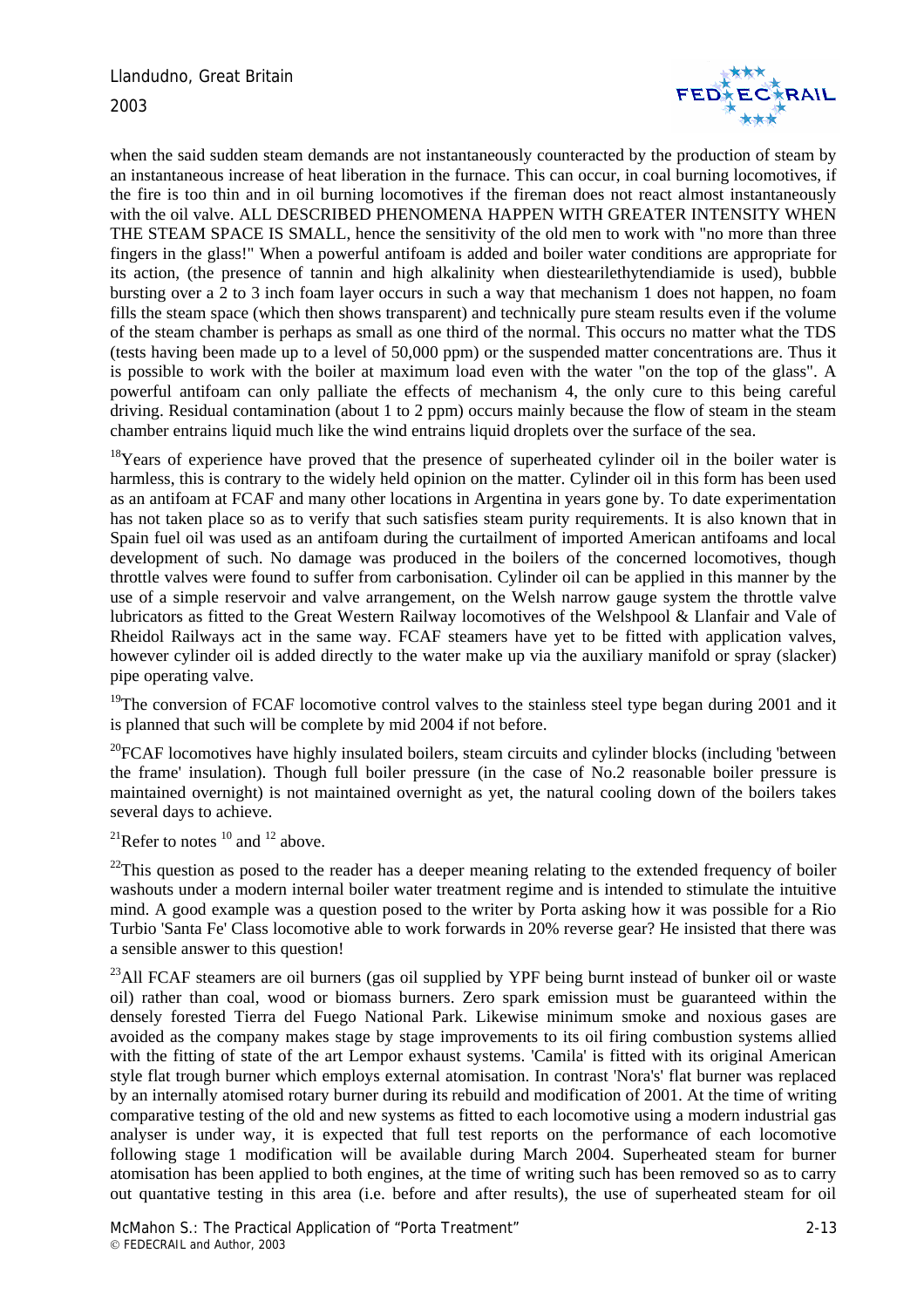

burning applications has proved to be successful. Closely controlled solid fuel trials have been carried out at FCAF (outside of National Park boundaries) and the successful burning of unseasoned wood logs was noted using a 'reactive' exhaust system.

 $24$ The tube bundle of a smoke tube boiler represents a vulnerable area as far as scale build up is concerned and as far as we were concerned at FCAF was the last and most difficult place from where we had to extract broken down scale. Once back in traffic during August 2001 the improved steaming of this engine was noticed by drivers (the writer being one of them!) and was reflected in reduced fuel and water consumptions.

 $^{25}$ In the United States full washout houses supplied with continuos boiling water supplies from adjacent plants were built into steam locomotive depots.

 $^{26}$ It is common to perform a 'slow warm up' when re lighting oil fired boilers from cold state. This in effect simulates the slower heating up action of a conventional coal fire. At FCAF this method of re lighting following washout has been done away with following adoption of USA washing out methods. At the time of writing 'Camila's' boiler has not cooled down since outshopping from exam 'C' during late July 2001.

<sup>27</sup>FCAF locomotives 2 and 3 are fitted with steam sampling valves (this fitting consisting of a valve and condensing pipe) which can also be used as pressure relief valves when lowering of the boiler pressure is required.

 $28$ The official language of Argentina is Spanish (in fact it is the official language for the whole of Latin America apart from Brazil, which adopted Portuguese due the Catholic Churches' division of south American land between Spain and Portugal), however many English phrases are employed in the particular dialect of this language as spoken in the country. For example 'OK', 'Stop' and 'Yes' can be often heard spoken by Argentines who are not the least bit fluent in the English language - PT should really have been christened TP if the Spanish lead were to be followed! Another American English language carryover into the Spanish language seems to have been the adoption of FC to represent Ferrocarril as RR stands for Railroad in the United States - can you see a second capital C or capital R in the respective translations of Railway? The narrow gauge railway was originally referred to as FAF and at a later date FcAF, though both are grammatically correct as far as the Spanish language is concerned, FCAF is the correct railway representation!

 $29$ The boiler foam height monitor is based on the signal foam meter developed around 1940 by the Dearborn Chemical Company of the USA and was modified slightly by Porta for application during water treatment trials in Argentina. In essence it allows the driver to 'see' inside the boiler and is a great practical aid for monitoring internal conditions of the boiler water. It is an essential tool when working with antifoams and has been known to allow superheater elements last up to 30 years without repair or replacement. The system consists of an electrical circuit which is closed when the top of the foam layer touches the tip of the electrode sensor extensions mounted in the steam space. As this is the case a series of indicating lamps are lit, such forming part of the locomotives 'flight deck'. The electrode extensions are positioned at varying heights over the minimum water level, the longest one corresponding to 'half a glass' indication, the intermediate one to 'full glass' indication and the shortest one to 'over the top nut' indication. The circuit is fitted with test switches corresponding to the respective indicating lamps, thus the driver is able to carry out a functional check prior to departure. The system is permanently connected though an 'on/off' control switch is provided on the locomotives electrical control panel. In NO CASE is the system to be connected to other apparatus or its indications to be related to safety.

 $30$ Refer to note  $13$  above.

<sup>31</sup>The sketch drawing in Porta's detailed paper on the foam height indicator shows the electrodes as positioned between the firebox and steam collecting dome, however this relates to locomotive designs that have throttle linkages that do not pass through the water space down the centre line of the boiler - for example throttle valves located in the smokebox with external drive linkage. The electrodes must be fitted on the centre line of the boiler barrel so as to give true foam height readings.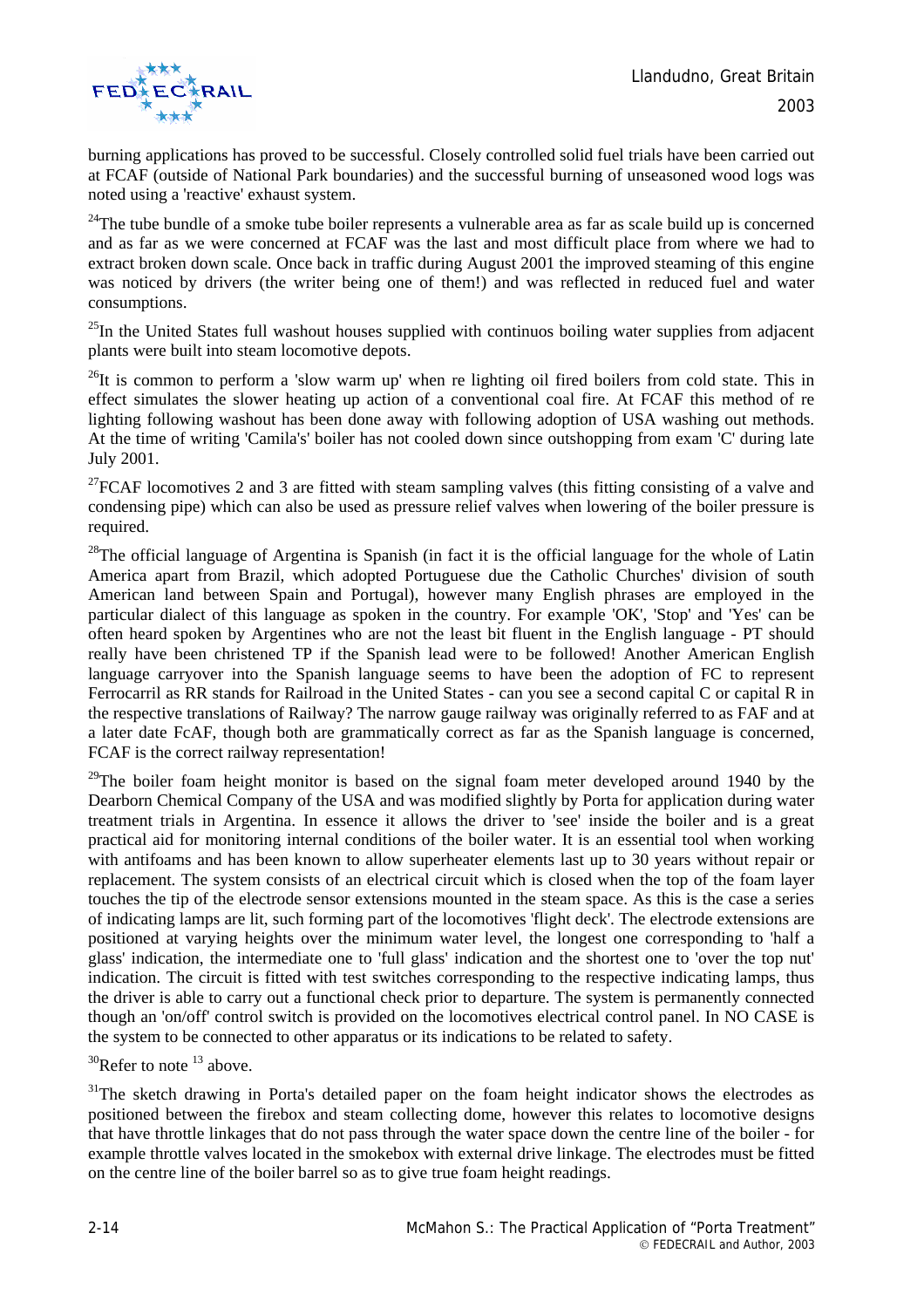

 $32$ Whilst using non-alkali resistant resistant gaugeglass tubes it was common to replace these at the same time as the fusible plugs, both at ACR and FCAF. A few isolated cases of gaugeglass failures has been known to occur due to insufficient care being taken to monitor the conditional behaviour of such fittings.

<sup>33</sup>The threshold of antifoam concentration in the boiler is hard to define, but it can be said that the smaller the water content per unit of water evaporated per unit time then the better. This is the case for modern high draughted boilers, such as the ones fitted to FCAF locomotives 2 and 3. However, even though No.3 is a moderately modified locomotive with an efficient exhaust ejector it would carry over its water due to foaming on the heavily graded approach to La Macarena station some 7 minutes into the journey.

 $34$ For a large part of this steaming cycle, Chris Parrott, Technical Assistant UK Division, Tranex Turismo S.A. was the regular driver of 'Camila' and the opportunity was taken for him to record as much detailed in service technical data as was possible at the time.

 $35\text{By}$  the time that the modified locomotive was ready for steam testing during December 2001, the internal water surfaces of the boiler were seen to be clean, and by the time the boiler was first washed out on 4/1/02 following a very short steam cycle of only 14 days it was apparent that the internal surfaces were a brilliant grey colour. The writer had witnessed this effect before during observation of Welshpool and Llanfair Railway locomotive boilers following treatment using M & S Water Treatment Services chemicals but never to such a rapid effect as that experienced with FCAF's modified Garratt.

<sup>36</sup>Locomotive No.2 was renamed 'Ing. L.D. Porta' at a ceremony attended by over 80 invited guests at Estacion fin del Mundo on  $11<sup>th</sup>$  December 2001. The locomotive had been previously named 'Nora'. The rebuilding and first stage modification of No.2 constituted a replacement of about 70% replacement component parts and a brief review of the work carried out is attached to this paper as an appendix. Porta himself attended the ceremony whilst the locomotive was christened by Mrs. H.M. McMahon. Porta celebrated his 80th birthday during March 2002 and the re naming of the locomotive combined with the painting of the locomotive in bright red livery according to his principle that all locomotives incorporating his technology should be painted this way, were carried out in recognition of this milestone.

 $37$ This particular washout coincided with a replacement of the fusible plug and the attendance of D.T. Morgan, Chairman of FEDECRAIL at FCAF. It would have been possible to run the locomotive longer before washing out took place however it was convenient to inspect the internal surfaces at a relatively short interval due to the boiler being 'new'.

 $38$ Refer to note  $11$  above.

<sup>39</sup>Nowadays used by the commercial tourist operators of 'Tren a las Nubes'.

 $^{40}$ Porta took the opportunity to modify 1802 prior to the water treatment trials.

<sup>41</sup>During earlier trials of the PT system in Argentina and more recently at FCAF, the testing of the feed water to the locomotive water tanks was deliberately ignored so as to allow concentration on internal boiler conditions.

 $42$ Not a single visit has been made by a chemist to FCAF during the 4 years of application of the PT system to its locomotives. An analysis of the boiler water is made when water samples are occasionally sent to the chemist's laboratory in Buenos Aires. So far the advice of a chemist has not been required in order to solve any problem that occurred during in these trials.

### **REFERENCE & BIBLOGRAPHY – APPLICATION OF THE PT INTERNAL BOILER WATER SYSTEM.**

- 1. 'The Red Devil and other tales from the Age of Steam', Wardale, D. Published Wardale D. Inverness, Scotland 1998.
- 2. 'Camila' Borador de trabajo, McMahon, S. Tranex Turismo S.A. Ushuaia 1999/2000/2001.
- 3. FCAF locomotive No.2 'Nora'/'Ing. L.D. Porta' Borador de trabajo, McMahon, S. Tranex Turismo S.A. Ushuaia. Volumenes 1 e 2 1999/2000/2001/2002/2003.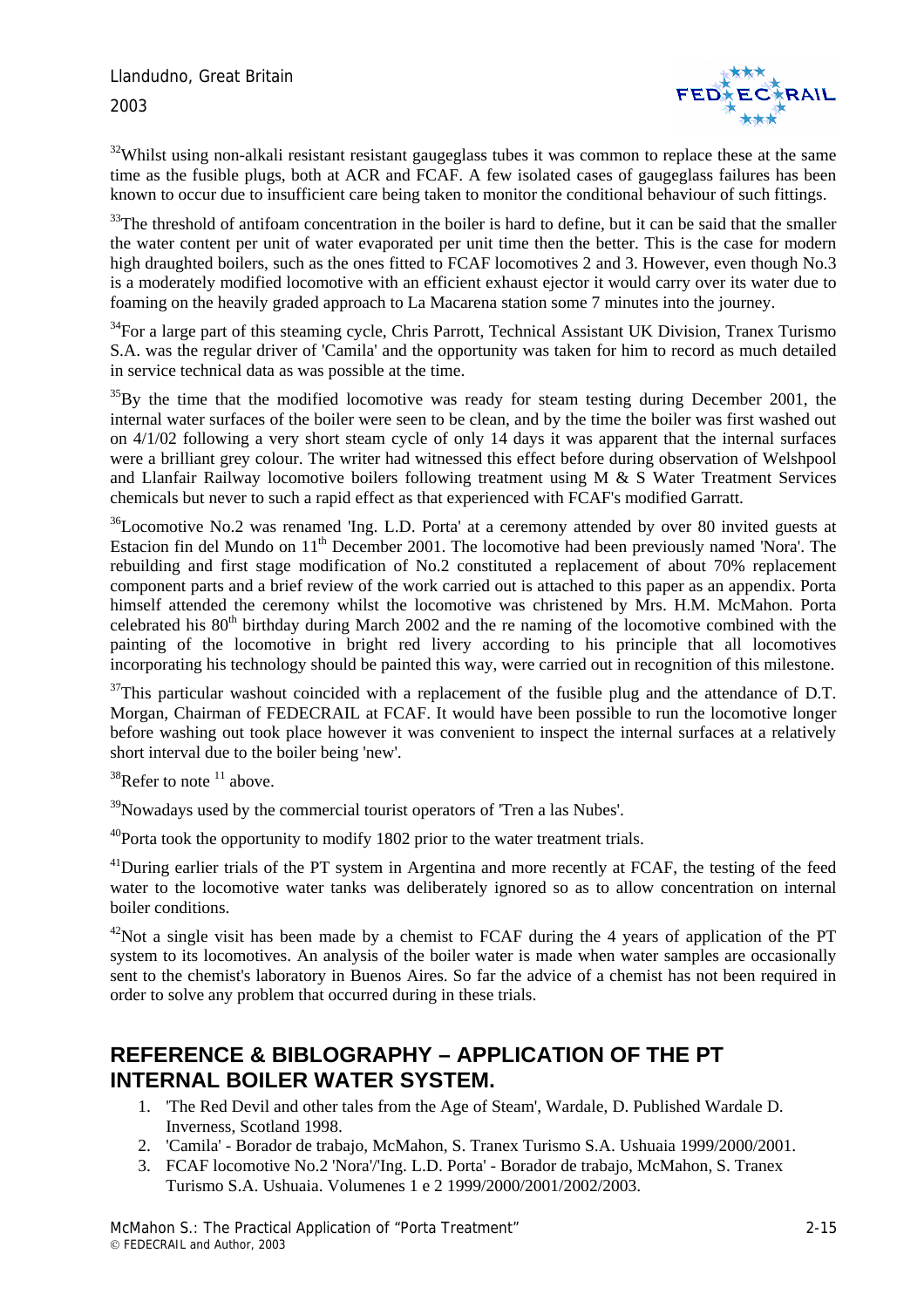

- 4. 'Steam Locomotive Boiler Water Treatment', Porta, L.D. Buenos Aires, 1975. Revised 1978. Reviewed 1987, 1992.
- 5. 'Some aspects of the LVM 800 Locomotive design', Porta L.D. Buenos Aires, 1998.
- 6. 'The Thermo Mechanical behaviour of the steam locomotive boiler firebox an overall view', Porta L.D. American Coal Enterprises, Newark, U.S.A. 1984.
- 7. 'A note on oil burners as applied to steam locomotive', Porta, L.D. Buenos Aires, 2000.
- 8. 'Fundamentals of the Porta Compounding System for Steam Locomotives', Porta, L.D. Buenos Aires, 2000.
- 9. 'Boiler Foam Height Monitor', Porta, L.D. American Coal Enterprises, Newark, U.S.A. 1984.
- 10. Personal correspondence between Porta, L.D. and McMahon, S. 1991 2003.
- 11. Personal correspondence between Wardale, D. and McMahon, S. 1998 2003.
- 12. Personal correspondence between Day, N. and McMahon, S. 1991 2003.
- 13. Personal correspondence between Girdlestone P. and McMahon, S. 1991 2003.
- 14. 'Proposed High Performance 4-6-0 Locomotive Draft Specification', Wardale Engineering and Associates, Inverness, Scotland, 2001.
- 15. 'La Locomotive a Vapuer', Chapelon, A. 2<sup>nd</sup> French edition 1952, English translation, Carpenter, G. 2000. Published Camden Somerset, England 2000.
- 16. 'L.M.A. Handbook', written and published by the L.M.A. of Great Britain, London 1949.
- 17. 'Boiler Building and Repair Practice, Part 3 A. 1201,1202,1203,1204,1205,1206.' South African Railways code of practice, CME SAR, Pretoria 1954.
- 18. 'ASME Boiler and Pressure Vessel Code Section III Rules for construction of boilers of locomotives', ASME, New York, U.S.A. 1952.
- 19. 'Locomotive Cyclopedia (parts 1 and 2)', Wright, R.V. Published Simmons Boardman Publishing Corporation, New York, U.S.A. 1947.
- 20. 'Prototype Class NGG 16 A Locomotive No. 141 Instructions for Footplate Staff', Girdlestone P. CME Alfred County Railway, Natal, South Africa 1989.
- 21. 'Some Steam Leakage Tests on Locomotive Nora, Ferrocarril Austral Fueguino', Porta L.D. Tranex Turismo S.A. Buenos Aires 1999.
- 22. 'Fugas en la placa tubular No.1 de las calderas humotubulares', Porta, L.D. INTI, Depto de Termodinamica, Buenos Aires 1980.
- 23. 'Specifications for a 0-6-0, 500/600 mm gauge, 150 HP Locomotive design', Porta, L.D. Tranex Turismo S.A. Buenos Aires 1998.
- 24. 'Technical photographic collection FCAF', McMahon, S. and Diaz, R. Tranex Turismo S.A. Ushuaia 1999 to 2003.
- 25. 'Technical railway motive power and rolling stock photographic collection Shaun McMahon', McMahon, S. Ushuaia 1986 to 2003.
- 26. 'S.A.R. Class NGG 16 working drawings', South African Railways, C.M.E. S.A.R. Pretoria 1959.
- 27. Websites relating to the steam locomotive modernisation programme of FCAF:

http://www.trendelfindelmundo

http://www.trainweb.org/tusp/

http://www.5at.co.uk/

http://railwaysofthefarsouth.co.uk/

http://www.martynbane.co.uk/

### **FERROCARRIL AUSTRAL FUEGUINO - LOCOMOTIVE No.2 - BRIEF REVIEW OF STAGE 1 & 2 WORK.**

#### **STAGE 1 - 2001/2002.**

1. Replaced boiler.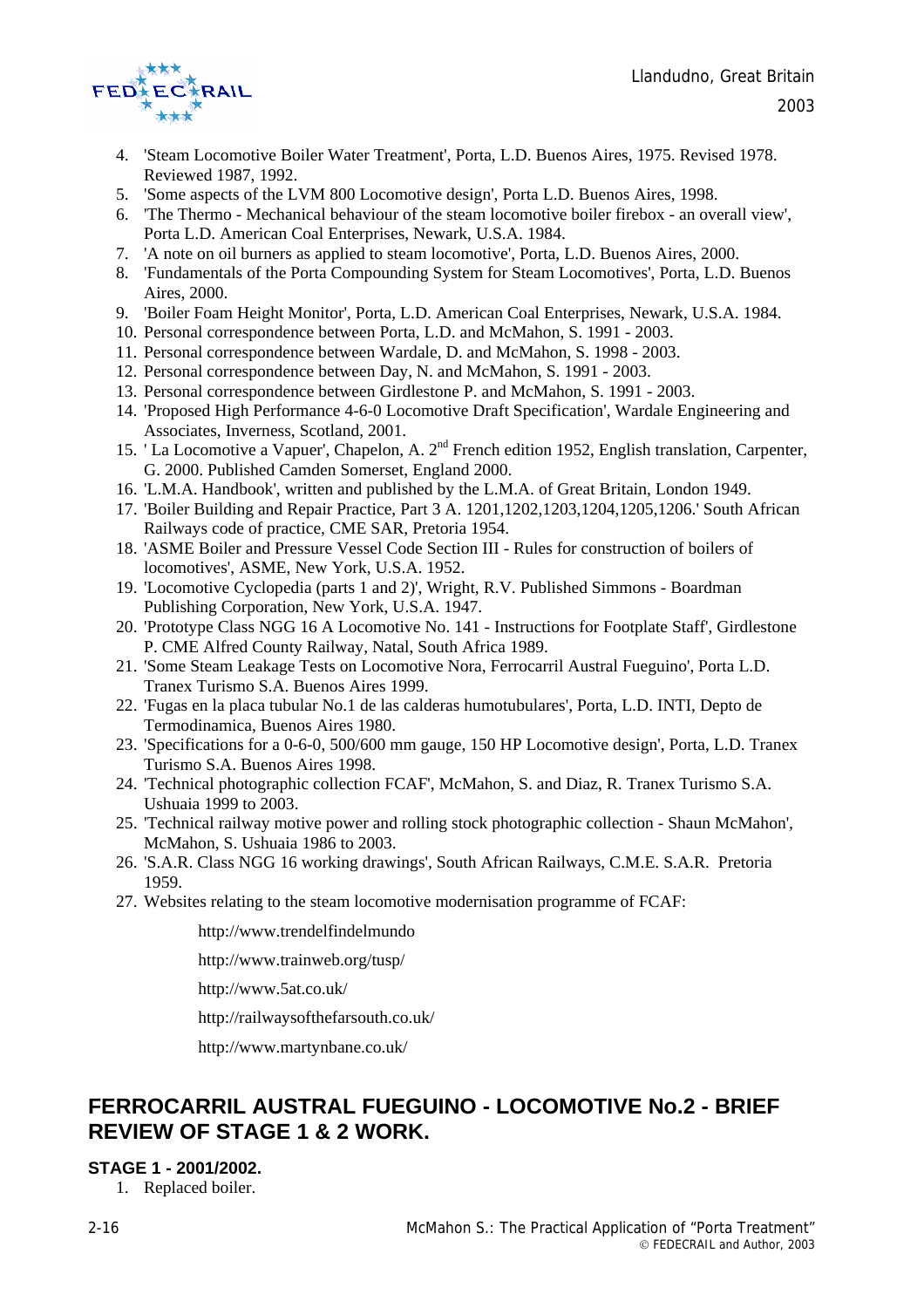#### Llandudno, Great Britain

#### 2003



- 2. Modified position of boiler.
- 3. Foam height meter.
- 4. Installed fusible plug.
- 5. Fitted second water gauge to backhead.
- 6. Improved ergonomics.
- 7. New live steam pipes enlarged section, streamlined.
- 8. New exhaust steam pipes enlarged section, streamlined.
- 9. New live steam branch pipes (Y piece).
- 10. New exhaust steam branch pipes (Y piece).
- 11. Lempor exhaust manifold.
- 12. De laval blower.
- 13. Lempor chimney.
- 14. Modified cab structure.
- 15. Replaced wheelsets.
- 16. Replaced axles.
- 17. Replaced axleboxes.
- 18. Replaced axlebox roller bearings.
- 19. Replaced rod end roller bearings.
- 20. New design of drive crank replaced.
- 21. Replaced crank pins.
- 22. New design of eccentric crank replaced.
- 23. Replaced eccentric crank pin.
- 24. Modified eccentric rod ends to housed roller bearings.
- 25. Fitted proportionally fed and extended mechanical lubrication system.
- 26. Insulated cylinders and valve chests.
- 27. Insulated live steam pipes.
- 28. Insulated exhaust steam pipes.
- 29. Insulated between the frames box section.
- 30. Replaced piston rings.
- 31. Replaced valve rings.
- 32. New fuel tank.
- 33. Modified front and rear water tanks greater capacity.
- 34. Electric lighting headlamps, motion, cab, injector.
- 35. Pedal operated, bi directional air-sanding gear.
- 36. New burner.
- 37. New panplate.
- 38. Brick arch and refractory.
- 39. Burner atomising steam superheated.
- 40. Steam sampling system.
- 41. Improved climbing handles and steps.
- 42. Modified smokebox door.
- 43. Test instrumentation.
- 44. Flange lubricator system.
- 45. Rail cleaning jets.
- 46. New injectors x 2.
- 47. Balancing of reciprocating components.
- 48. Modifications to air pump insulation.
- 49. Carried out sealing repairs to cylinders so as to cure leakage.

#### **STAGE 1 OUTSTANDING WORK - TO BE INCLUDED IN 2003 WINTER MAINTENANCE SCHEDULE.**

- 1. New fixed pilots as per Camila design 2001.
- 2. Extended drawbars to suit 1.

McMahon S.: The Practical Application of "Porta Treatment" 2-17 © FEDECRAIL and Author, 2003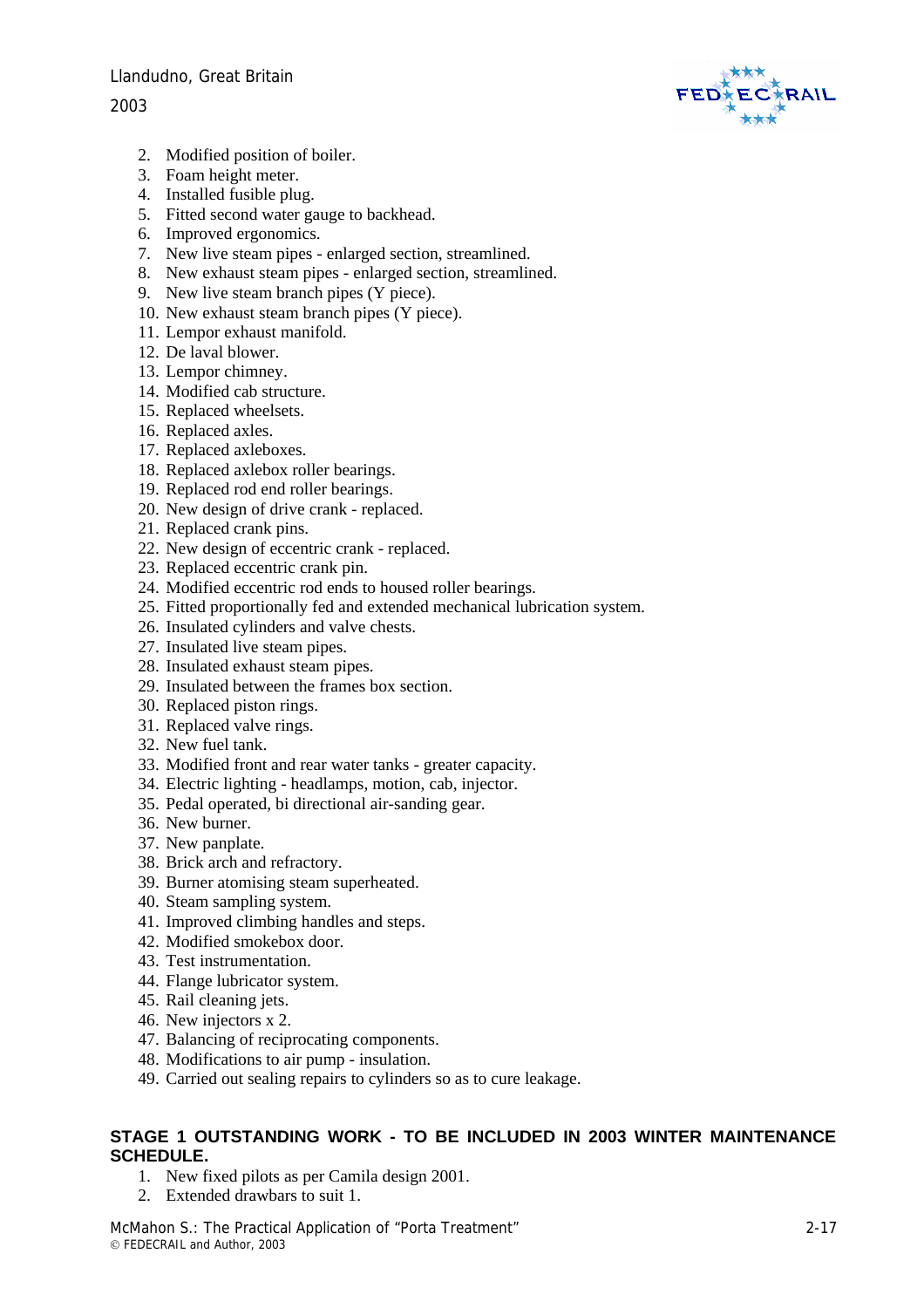

- 3. New snowplough x 2.
- 4. Fitting of Rio Turbio screw reverser.
- 5. Modify RH cab side so as to accommodate 4.
- 6. Final modifications to combustion system as required from testing period 2002/2003.
- 7. Valve gear overhaul.
- 8. Repaint in new livery.

#### **AREAS OF DOUBT AS FAR AS RELIABILITY IS CONCERNED.**

- 1. Valve bodies showing signs of break up.
- 2. Pistons as for 1.
- 3. Connecting and coupling rods origin of design not known, material not confirmed, crystalline state of material not known.
- 4. Valve gear as for 3.
- 5. Unit pivots design does not conform to any standard, break up of centres and bearing housing evident at present strip down.
- 6. Strength of locomotive cradle due to lack of original design information. Material not confirmed.
- 7. Robustness and alignment of power unit frames.
- 8. Bracing of unit frames by current stretchers does not conform to any laid down code of practice therefore gives cause for concern.
- 9. Cylinder and valve chest bodies showed signs of decomposition under normal welding repairs to cure steam leaks, leads to suspicion as to the selection of original material.
- 10. Firebox square corners.

The work carried out at stage 1 should allow us to obtain some 22,000 km from the current driving wheels before they begin to break up in the same way as the originals did. This allows us some 3 operating years in order to finalise all design work for the stage 2 modifications and even time to prepare the components for fitting with the engine remaining in traffic rather than manufacturing and fitting as has been the case up to date. Likewise it would be convenient to use the allocated time in order to design the new components for Camilla stage 2 work and the new locomotive LVM 803 so that manufacturing can also take place in parallel at designated factories and workshops so as to reduce costs.

#### **STAGE 2 - 2005.**

- 1. Modified boiler in order to increase efficiency by high degree of superheat. Use existing barrel in order to reduce cost, replacing firebox with round corner Belpaire type, tubeplates and adding a superheater along with superheater booster and roughened smoke tubes.
- 2. Additional firebox, barrel and smokebox lagging so as to further increase efficiency.
- 3. Feed water heater fit in front of chimney, extend smokebox so as to accommodate such.
- 4. Feed water pump.
- 5. New design of unit pivot based upon known designs in daily service.
- 6. Modified suspension compensated.
- 7. New design of piston.
- 8. New design of multi ring, lightweight, articulated piston valve.
- 9. Cylinder rebore.
- 10. New valve liners modified.
- 11. New cylinder and valve bodies to be fitted if material testing of originals reveals sub standard material was used during manufacture. Opportunity to be taken to redesign valve chest (larger volume).
- 12. Fitting of new adjustable shoes and wedges to axleboxes.
- 13. Modify and rebuild brake gear.
- 14. Modify handbrake arrangement.
- 15. Fit steam brake.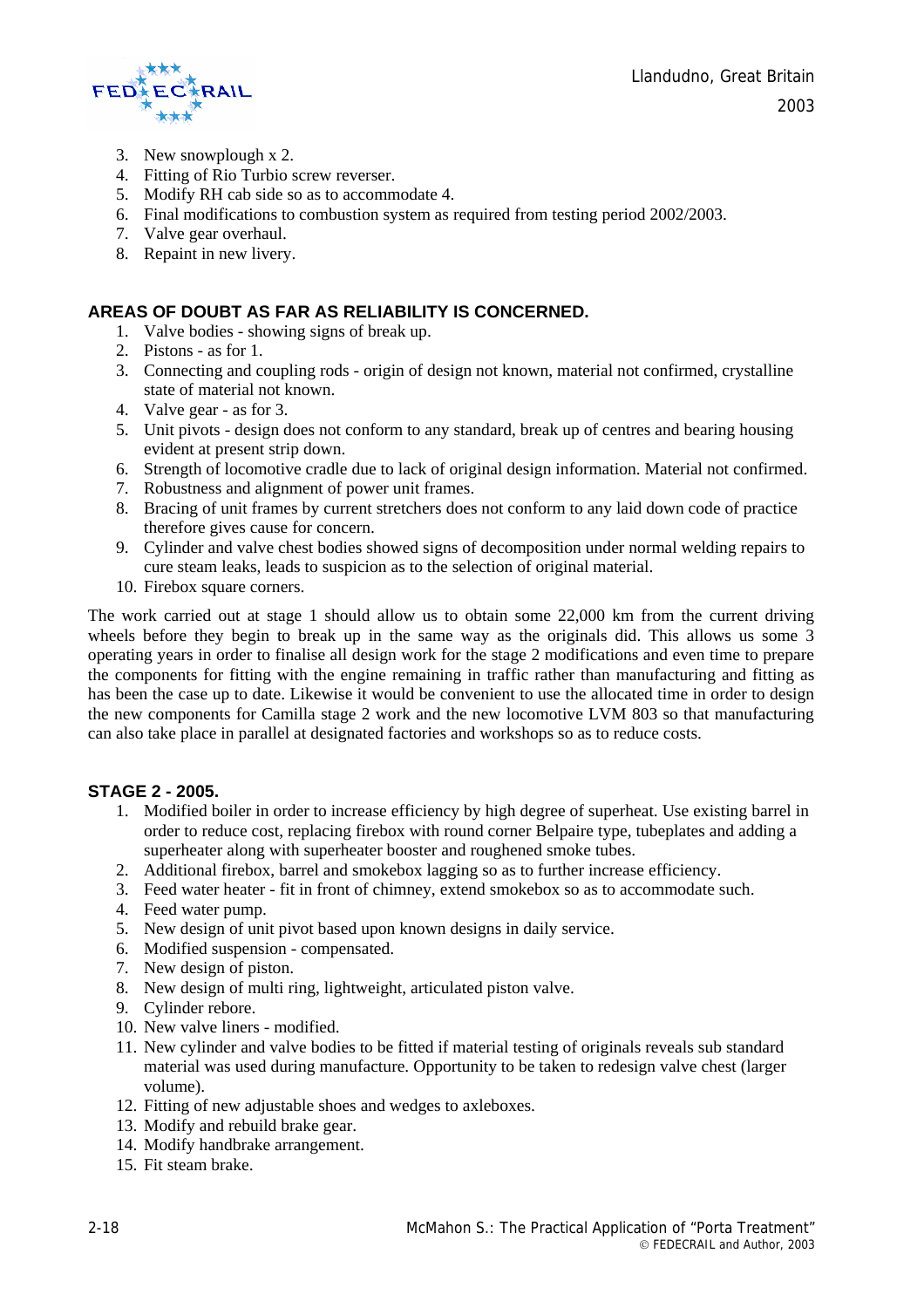2003



- 16. Redesign and manufacture new driving wheelsets, these should allow for proper tyring standards and integral balancing.
- 17. Redesign motion and valves so as to incorporate lightweight reciprocating parts of correct section and geometric accuracy.
- 18. Check and revise as required the alignment of the power unit frames.
- 19. Reinforce power unit frames as required.
- 20. Structural modifications to engine cradle as required.
- 21. Modifications to exhaust system as a result of altering the gas flow cross sectional area in 1.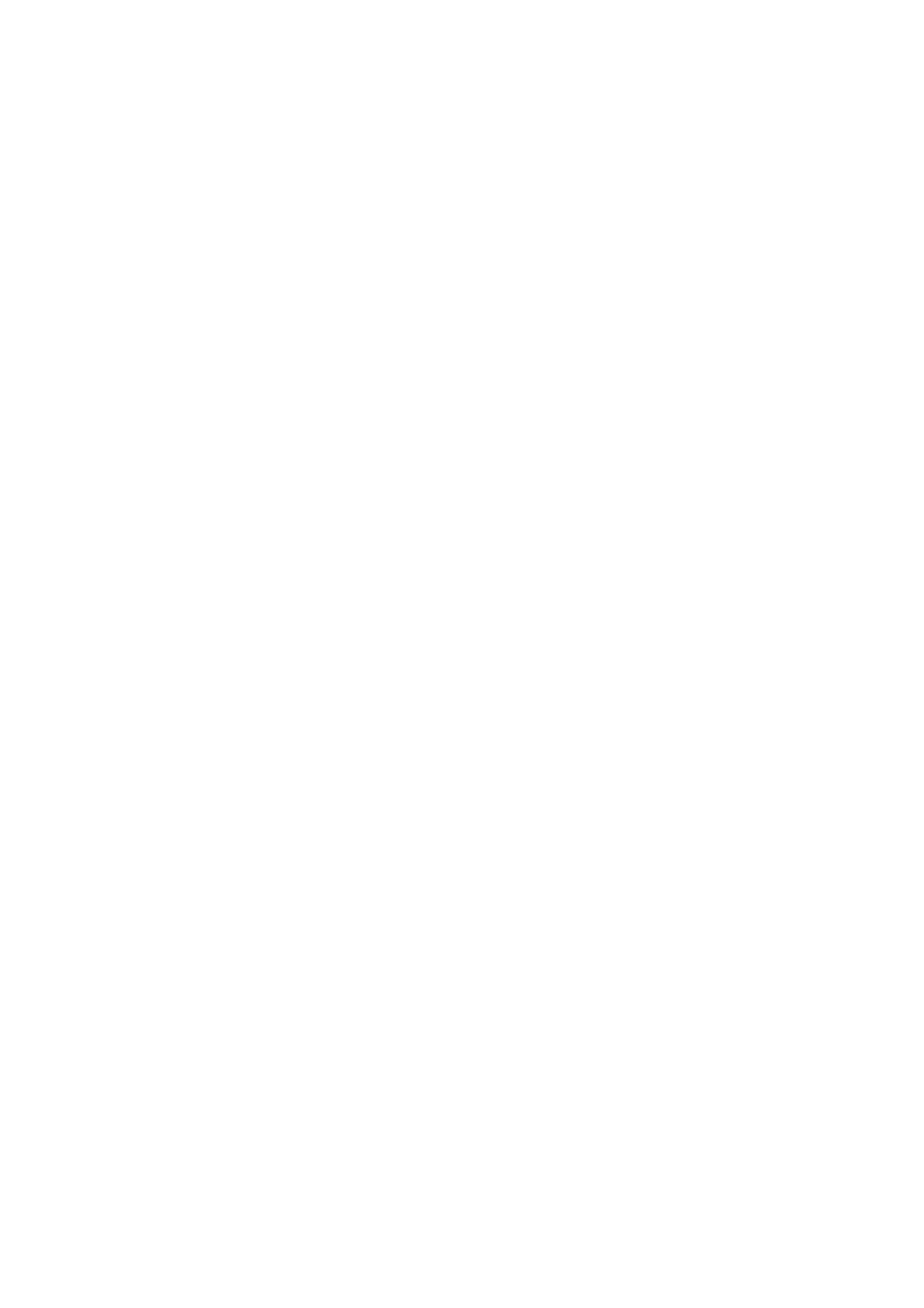

# <span id="page-30-0"></span>**3 - A Methodical Approach to Assessing the Significance of Railway Artefacts**

Richard Gibbon, BSc Eng. C Eng. F I Mech E. Head of Engineering Collections at the National Railway Museum in York, UK.

The Railway Heritage Committee was established in 1993 as a government appointed body to oversee the selection and preservation of significant and deserving railway items once the life of that item on Britain's railway was over.

This came about because the privatisation of Britain's railways effectively terminated the National Railway Museum's power (which we had enjoyed since the passing of the1968 Transport Act) to select or "claim" artifacts and records that they believed would be worthy additions to our collections.

In order to make sure that such items did not get destroyed in the new network, two separate subcommittees, answering to the main Railway Heritage Committee, were set up. The Records subcommittee dealt with records and two-dimensional items and the Artefacts Sub -committee dealt with "moveable three dimensional items". We defined an artefact as something that could with reasonable determination, could be moved. (So for example, a wooden signalbox is an artefact whereas a viaduct is not!)

Artefacts are brought to the attention of the committee by members of that committee, railway workers or members of the public. They are investigated and discussed. When it is felt that an item is worth saving then the main committee can "designate" the artefact. Once this has been done then the item is given a special status which theoretically protects it from destruction. The owners are notified of its special significance and are prevented from disposing of the item without the blessing of the committee. At this stage the committee can "direct" the item to a suitable home in preservation where the committee feel the item has the best chance of surviving and being accessible. The new owners may have to recompense the old owners for the loss of the scrap value of the item, but usually this is not an issue.

That system might appear to be a perfect solution to the problem of saving artifacts from the living railway. However the committee found themselves struggling with widely variable assessments of the significance of various items that it was called upon to deal with. There was an alarming tendency to recommend "designation if in doubt" which was clearly unsatisfactory for everyone as it brought some items into the net which should not have been there.

Members of the committee devised and implemented a numerical system of scoring the items against agreed criteria. This process had of course been going on subconsciously prior to the introduction of the scoring system but the new system enabled us (once we were experienced in its use) to set a "cut-off" score which meant that if an item did not achieve at least that figure it would not be considered further.

It is important to understand at this stage that the items that the RHC Artefacts committee was considering, all had to be "within scope" of the RHC's deliberations. That means that the objects must be or must have been in the ownership of British Railways Board and its immediate successors.

Let us consider the criteria that the committee agreed as descriptors.

- *a. That they are unique, as made or built / the last remaining one of a group or class/ extremely rare.*
- *b. That they are representative of a group that merits preservation.*
- *c. That they are illustrative of a type of activity that merits preservation.*
- *d. That they represent an important technical or operational aspect of the railway.*
- *e. That they represent an important aspect of the social impact of the railway.*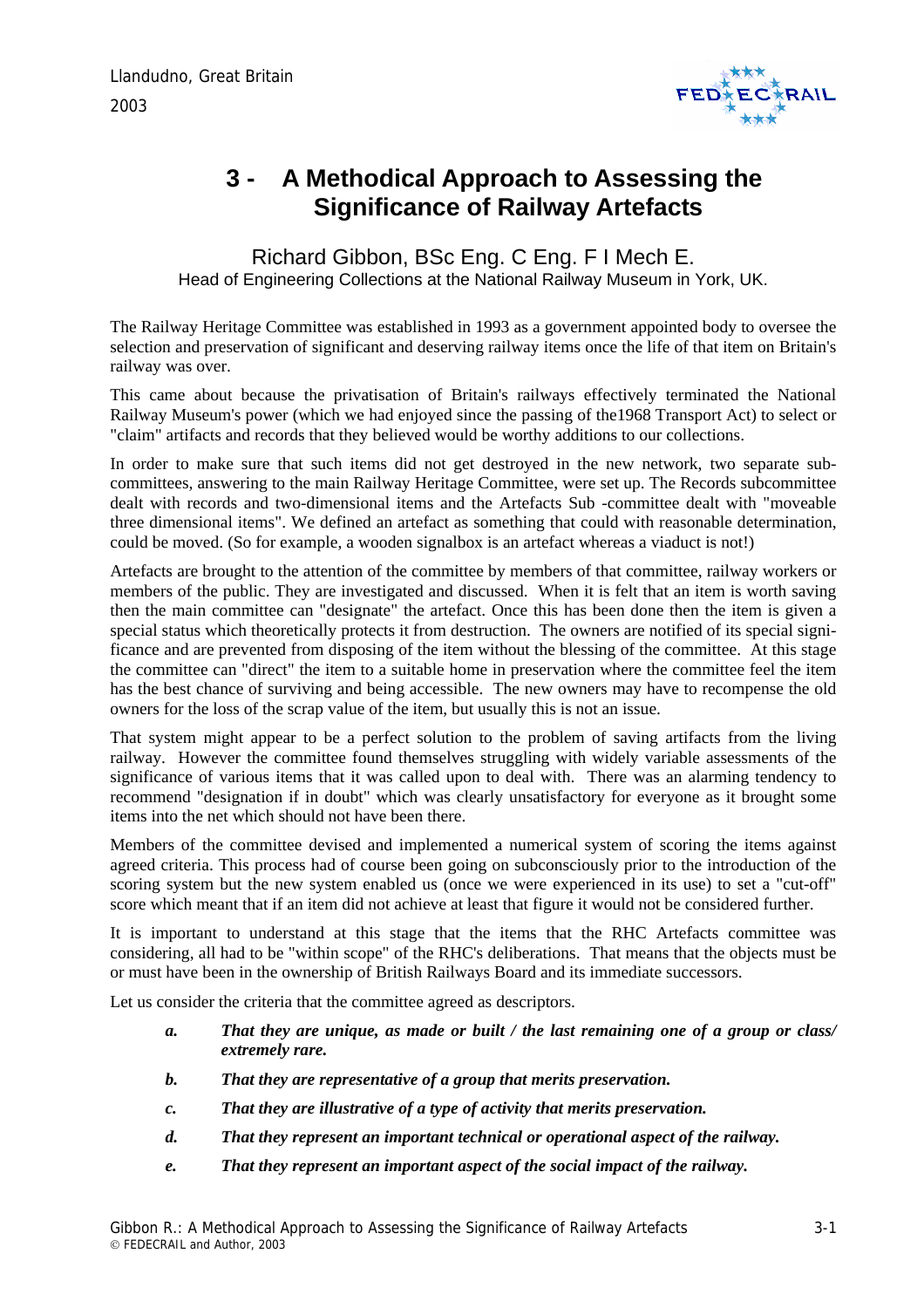

- *f. That they form part of an established series or part of an assemblage that is being collected by a recognised institution.*
- *g. That they represent an important stage in development.*
- *h. That they have been involved in some significant event, or have associations with an important person or organisation.*
- *i. That they are of local, regional or national importance.*
- *The scores are on a scale of 0 to 10, and each item can score 0, 1, 2, 6 or 10.*
- *Every item must have at least one 10 to get through.*
- *Every item must score above 25 in total to get through to be considered.*
- *Every item must have some score in category "i"*

Each of the criteria gives us links into the importance of the object.

Early trials of the system did not have the numeric weighting showed below the criteria, and although outstanding and important items were clearly defined there was a large body of material in the middle ground with little or no numeric separation. The scheme fitted the classic "normal distribution" curve with which I am sure we are all familiar.

A refinement was thus introduced which limited the scores to a crude "logarithmic" type scale which encouraged better separation of the final totals, and fitted our intentions very well.

In the event of an item scoring a total which comes less than 25, the item is discounted and will not be put forward for designation.

We have found that scoring is best done as a group activity. There are usually extreme values put forward through possible personal bias that are effectively diluted by the weight of the majority verdicts.

I think it would be fun to try and score a few objects "live" that we all know about that we must pretend have just come out of service and are available for disposal. We are the committee that have to decide the fate of these items. I propose that we try and score them as a group.

- Stephenson's *Rocket*
- The Mckintosh Belgian loco that recently got cut up for scrap.
- A 1950's Mark I Touring Second Open carriage that contains asbestos insulation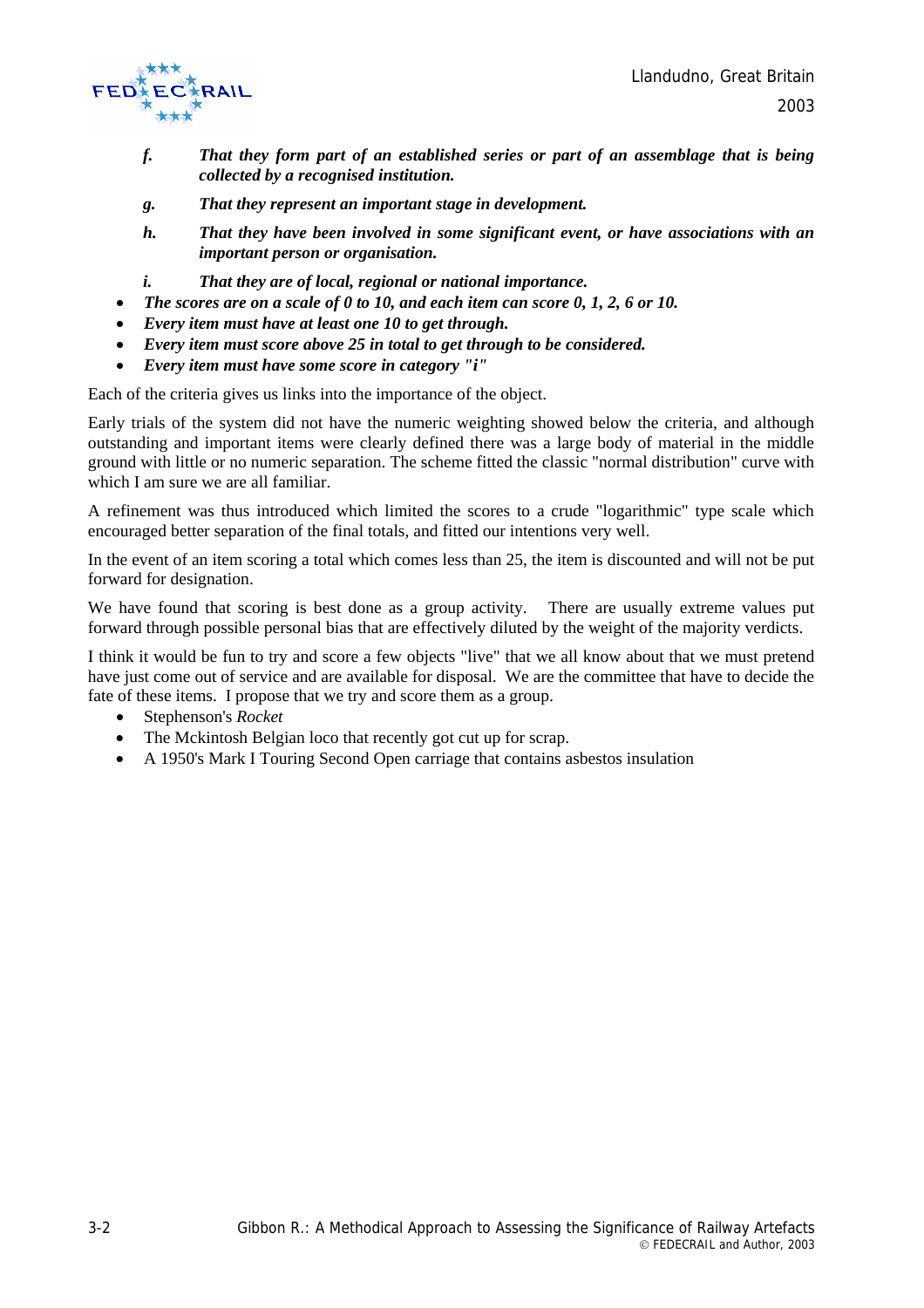

### **RAILWAY HERITAGE COMMITTEE ARTEFACTS SCORE SHEET**

**OBJECT ……………………………………………………………………..** 

| <b>CRITERIA</b>                                                                                                                             | <b>SCORE</b> | <b>COMMENT</b> |
|---------------------------------------------------------------------------------------------------------------------------------------------|--------------|----------------|
| a) that they are unique, as made or<br>built/the last remaining one of a group or<br>class/extremely rare                                   |              |                |
| b) that they are representative of a group<br>or class that merits preservation                                                             |              |                |
| c) that they are illustrative of a type of<br>activity that merits preservation                                                             |              |                |
| that they represent an important<br>d)<br>technical or operational aspect of the<br>railway                                                 |              |                |
| that they represent an important<br>e)<br>aspect of the social impact of the<br>railways                                                    |              |                |
| f) that they form part of an established<br>series or part of an assemblage that is<br>being collected by<br>a<br>recognised<br>institution |              |                |
| g) that they represent an important stage<br>in development                                                                                 |              |                |
| h) that they have been involved in some<br>significant event, or have associations<br>with an important person or organisation              |              |                |
| i) that they are of local, regional, national<br>or international importance                                                                |              |                |
| <b>TOTAL SCORE</b>                                                                                                                          |              |                |

All should meet criterion i) and one or more of criteria a) to h).For each criterion, a point of 0, 1, 2, 6, or 10 is allocated – with 10 indicating that the item scores extremely highly on the criterion concerned. Items should not be considered further for designation unless either: - at least one score of '10' has been allocated or: the total of the scores equals at least '20'.

I would be very surprised if this exercise does not confirm our gut feelings that Rocket is a priceless icon, the Belgian engine is a shade wobbly and the Mark I carriage is not worth saving.

The Railway Heritage Committee scheme described above would have remained as a really useful but limited assessment tool had it not been for a second and more recent initiative concerning railway carriages and wagons already in preservation, in which the scheme has also proved to be very valuable.

Ten years ago the president of the Heritage Railway Association, Dame Margaret Weston at a watershed conference called "Operating or Wrecking?" challenged the membership to get out into the field and come up with the answer to the question "What of significance still survives in railway vehicle preservation?"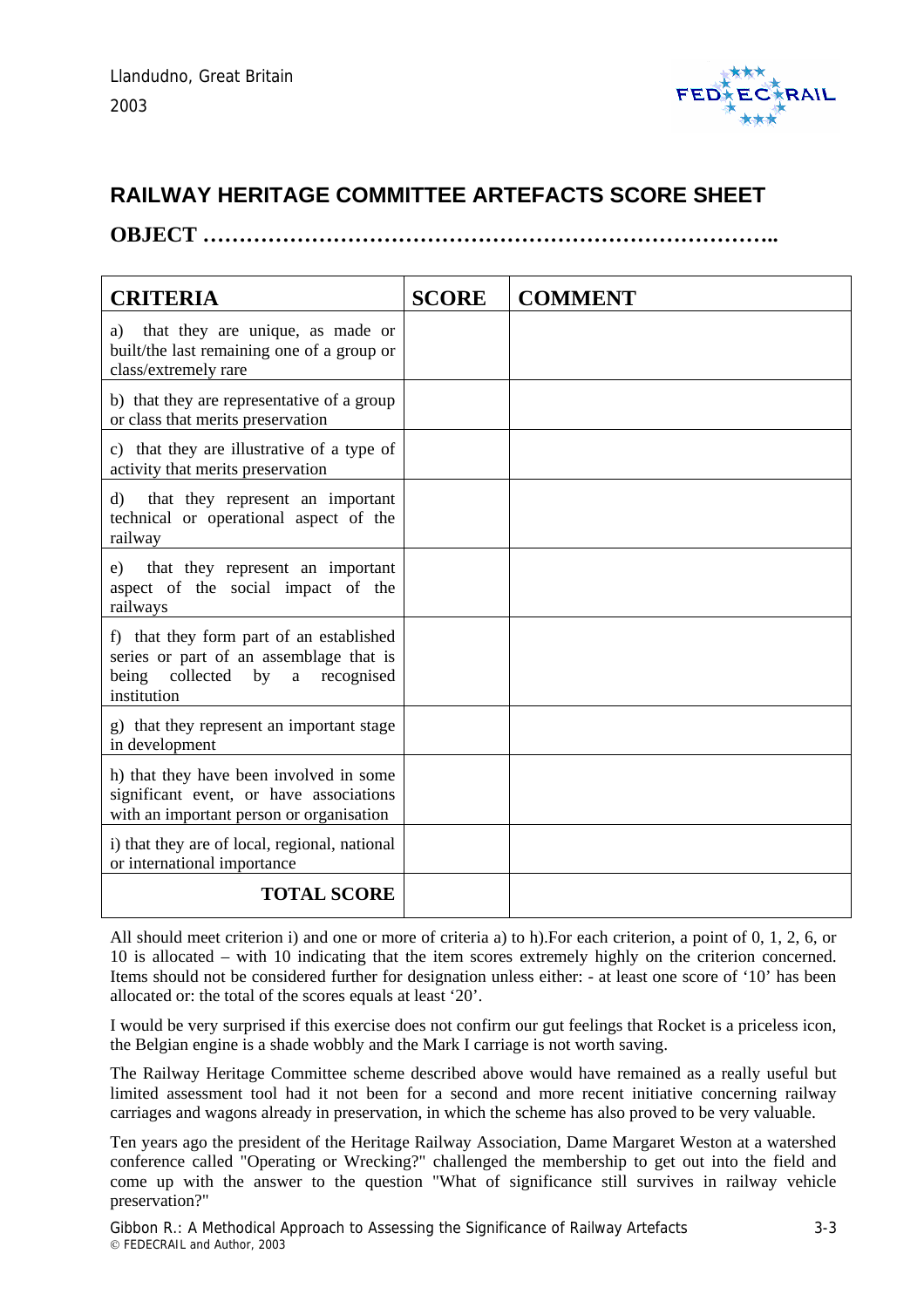

The NRM, HRA, VCT and TT formed a group called the Railway Carriage Register Group, secured funding from the Carnegie Trust and set up a nationwide survey with a team of approximately 15 volunteer assessors who sought out every vehicle and assessed its condition and significance against agreed descriptors

To date some 3000 vehicles (85% of the total), have been visited and surveyed. The data has been placed on a Microsoft Access Data-base which is available as a fully interactive and searchable CD Rom which will be available for demonstration at the end of this talk. The data gathering exercise has been hugely successful and is immensely valuable as a learning resource.

It is sometimes tempting to believe that the database becomes an end in itself. This however is not the case and we sometimes have to pinch ourselves to remind us that the creation of this huge body of work has not saved a single valuable vehicle from the ravages of time and weather. What REALLY matters is what we do with the gathered information.

It fell to me to draw together the conclusions from this work that would seek to inform possible grant giving bodies like the Heritage Lottery Fund in the UK, about which of the extant vehicles in the country should receive priority funding.

I started to perform this operation by asking all the coach examiners to nominate and put into order of preference their to twenty choice of vehicles. It soon became clear that this system was deeply flawed and brought out the biggest prejudices in us all!

It resulted in outraged pleas for vehicles which had been missed from the aggregated top twenty choices. There was also an uneasy debate about my attempt to exclude all vehicles that were not "at risk" but yet were clearly deserving of funding. The logical argument to my intention to only consider "at risk" vehicles, was for responsible owners who had vehicles under cover to put them outside to gain eligibility! Clearly this was nonsense!

At this stage we hit on the plan to use the scoring system previously discussed to evaluate individual carriages against the criteria provided.

That way the various cases can be individually assessed on their merit and those that have intimate knowledge of their particular favourite vehicle can make their own case for others to score later.

This is the stage we have now reached and we believe this will provide the grant giving bodies a good sound steer from practitioners on the ground and it will at last answer that question about what of significance is out there in the world of railway preservation.

There is no reason why this scheme should be confined to Railway Vehicles of course.

In presenting this paper I should like to thank the following;

- Michael and Jackie Cope of Vintage Carriages Trust for their unstinting support and tireless work in creating the database and coordinating the whole project.
- John Robinson of Transport Trust for starting the ball rolling with the survey of railway wagons ten years ago.
- All the volunteer surveyors who have trudged the length and breadth of the country looking at carriages and wagons in muddy fields.
- The Carnegie Trust for providing the grant which has enabled the whole project to get off the ground by providing the necessary IT , and has paid out of pocket and traveling expenses for the surveyors
- The HRA for providing the umbrella organisation to take the project forward to apply to other than just Railway Carriages and inviting me to present this paper
- The Artefacts sub-committee of the Railway Heritage Committee for allowing us to plagiarise their scoring system to such good effect.
- The National Railway Museum for giving me the opportunity to become involved in this valuable work.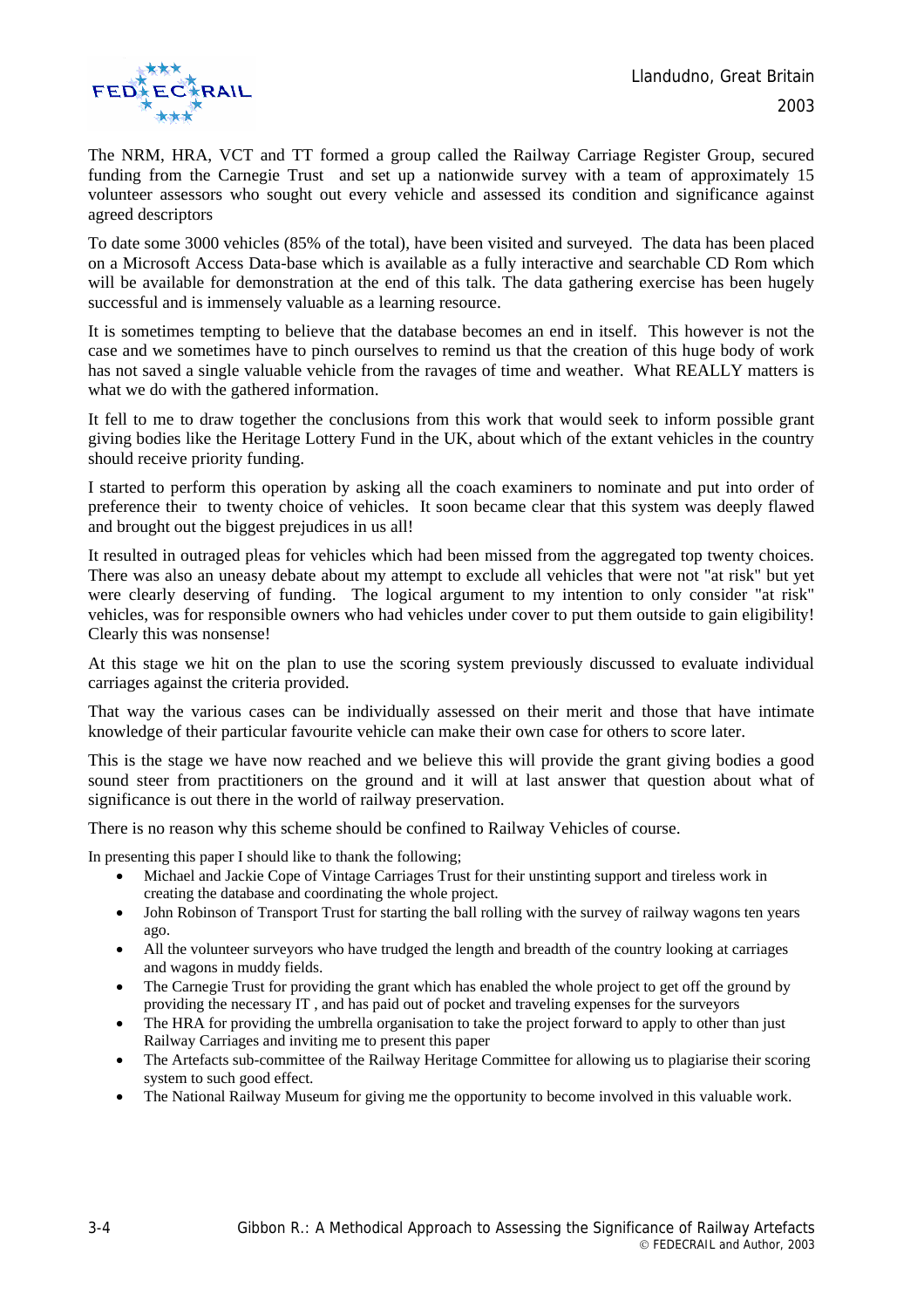

# <span id="page-34-0"></span>**4 - The Riga Charter – A Proposal for a European Charter for the Conservation and Restoration of Heritage Railways in Operation.**

David T. Morgan President FEDECRAIL

### **Preamble**

The VENICE CHARTER was created in 1964 as a statement of principles for the conservation and restoration of monuments and sites. It opens with the preamble:

*"Imbued with a message from the past, the historic monuments of generations of people remain to the present day as living witnesses of their age-old traditions. People are becoming more and more conscious of the unity of human values and regard ancient monuments as a common heritage. The common responsibility to safeguard them for future generations is recognized. It is our duty to hand them on in the full richness of their authenticity.* 

*It is essential that the principles guiding the preservation and restoration of ancient buildings should be agreed and be laid down on an international basis, with each country being responsible for applying the plan within the framework of its own culture and traditions.* 

*By defining these basic principles for the first time, the ATHENS CHARTER of 1931 contributed towards the development of an extensive international movement which has assumed concrete form in national documents, in the work of ICOM and UNESCO and in the establishment by the latter of the International Centre for the Study of the Preservation and the Restoration of Cultural Property"* 

Both Charters focus on monuments and built heritage. Transport heritage is not covered.

## **DEFINITIONS**

- *ARTICLE 1.* The concept of operating heritage railways embraces all forms of traditional railway equipment. It was a significant development in the history civilisation and its preservation helps to transfer and preserve traditional skills. Both the artefacts and methods of operation have acquired cultural significance with the passing of time.
- *ARTICLE 2.* The preservation, restoration and operation of traditional railway equipment must have recourse to all the sciences, techniques and facilities, that can contribute to the study and safeguarding of the railway heritage.

### **AIM**

*ARTICLE 3.* The intention in preserving and restoring traditional trains in operation is to safeguard them whether as "works of art", as historical evidence or for perpetuating traditional skills.

### **PRESERVATION**

*ARTICLE 4.* It is essential for the continued survival of traditional railways, locomotives, rolling stock and signalling in operation that they be maintained on a permanent basis.

Morgan D.T.: Riga Charter 4-1 (1999) 2004 12:30 12:30 12:30 12:30 12:30 12:30 12:41 12:42 © FEDECRAIL and Author, 2003